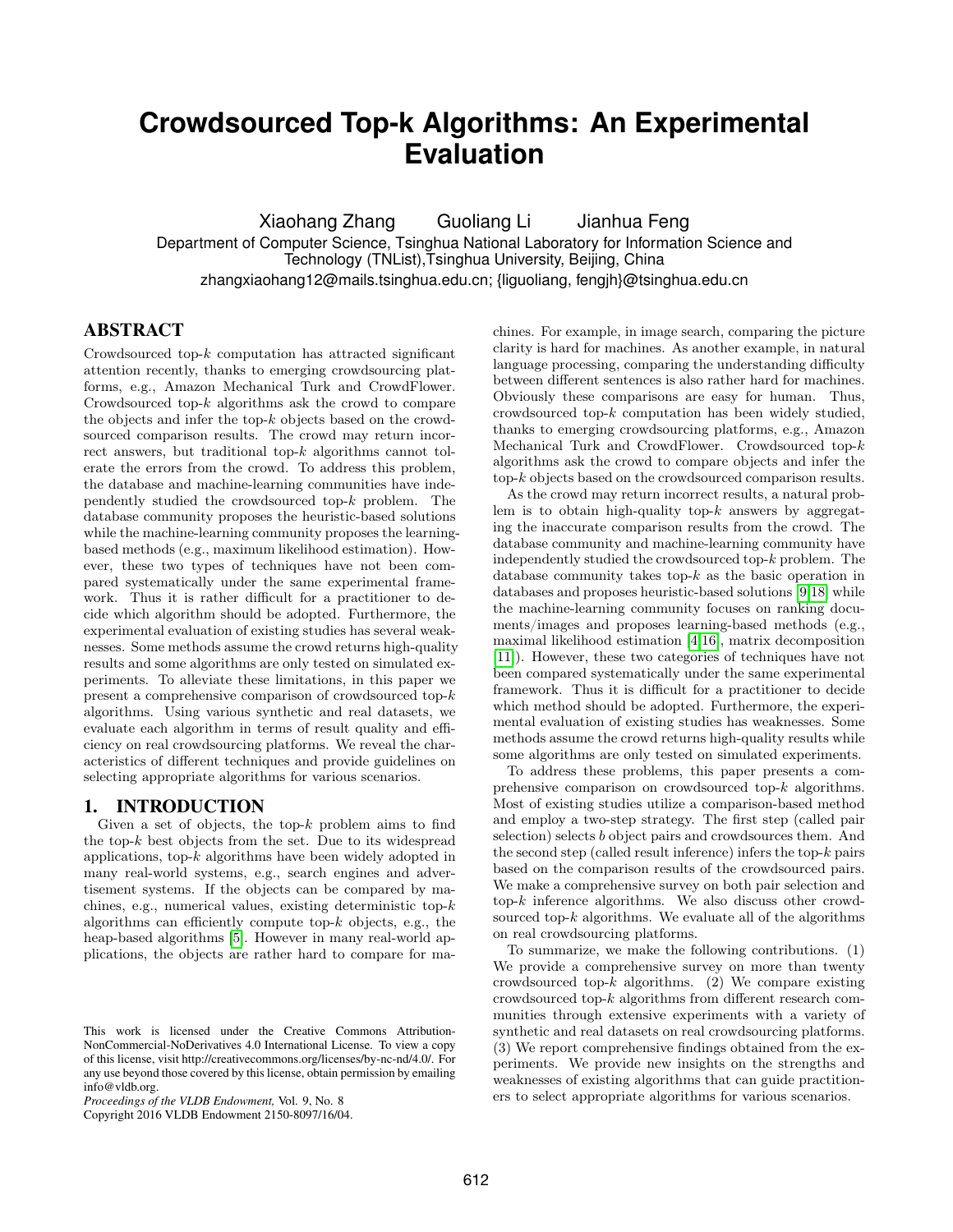## 2. PRELIMINARIES<br>2.1 Problem Formula **Problem Formulation**

DEFINITION 1 (CROWDSOURCED TOP- $k$  Problem). Given an object set  $\mathcal{O} = \{o_1, o_2, \cdots, o_n\}$ , where the objects are comparable but hard to compare by machines, find a ksize object set  $\mathcal{R} = \{o_1, o_2, \dots, o_k\}$  where  $o_i$  is preferred to  $o_j$  (denoted by  $o_i \succ o_j$ ) for  $o_i \in \mathcal{R}$  and  $o_j \in \mathcal{O} - \mathcal{R}$ .

Any comparison operation  $(\succ)$  can be used to ask the crowd to compare objects. For example, given six images, we want to identify top-3 clearest ones. Obviously it is hard to use machines to decide which image is clearer and we need to utilize the crowd to compare the images. The goal of devising crowdsourced algorithms is to identify the topk objects as accurate as possible and we will discuss two metrics to quantify crowdsourced algorithms in Section [6.1.](#page-6-0)

# 2.2 Workflow

To utilize the crowd to find top- $k$  objects, we need to generate crowdsourced tasks. There are two widely-used ways to generate crowdsourced tasks. The first is pairwise comparison, which selects two objects and asks the crowd to choose the preferred one. The second is rating, which selects multiple objects and asks the crowd to assign a rate for each object. The rating-based method has some weaknesses. First, the crowd prefers pairwise comparisons to ratings as the former is much easier. Second, it is rather hard for the crowd to assign an accurate rate and the objects in different rating groups may not be correctly compared. Thus the rating-based method usually has a lower accuracy than pairwise comparison [\[12,](#page-11-6)[14\]](#page-11-7). Due to these reasons, most of existing works use pairwise comparisons [\[13\]](#page-11-8). We first focus on pairwise comparisons, and then discuss hybrid methods that combine ratings and pairwise comparisons [\[12,](#page-11-6)[20\]](#page-11-9).

# 3. PAIRWISE COMPARISONS

Given a set with  $n$  objects, if all pairs are crowdsourced, there are  $\binom{n}{2}$  pairs. Due to the high monetary cost for the crowd, it is not acceptable to enumerate all pairs for large object sets. An alternative is to ask  $\beta$  pairs, where  $\beta$  is a given budget. To achieve high recall, an iterative method is widely adopted, where b pairs are crowdsourced in each round. Based on the comparison results of the crowdsourced pairs, it decides how to select b pairs in next round. Iteratively, it crowdsources  $\beta$  pairs in total and uses the comparison results on these pairs to infer the top-k objects.

For each selected pair, a microtask is generated, which asks the crowd to compare the pair. To reduce crowd errors, each microtask is assigned to multiple workers and the final result is aggregated based on the results of these workers, e.g., weighted majority vote. Thus for each pair  $(o_i, o_j)$ , two numbers are reported from the crowd:  $M_{ij}$ ,  $M_{ji}$ , where  $M_{ij}$  $(M_{ii})$  is the number of workers who prefer  $o_i$   $(o_i)$  to  $o_j$   $(o_i)$ . An aggregated weight  $w_{ij}$  is computed based on  $M_{ij}$  and  $M_{ji}$ , e.g.,  $w_{ij} = \frac{M_{ij}}{M_{ij} + M_{ij}}$  $\frac{M_{ij}}{M_{ij}+M_{ji}}$ . We can use a graph to model the comparison results of the crowdsourced pairs.

DEFINITION 2 (GRAPH MODEL). Given a set of crowdsourced pairs, a directed graph is constructed where nodes are objects and edges are comparison results. For each pair  $(o_i, o_j)$ , if the aggregated result is  $o_i \succ o_j$  (e.g.,  $w_{ij} > \frac{1}{2}$ ), there is a directed edge from  $o_i$  to  $o_j$  with weight  $w_{ij}$ .

For example, consider the six objects in Figure [1,](#page-1-0)  $o_1 \succ$  $o_2 \succ o_3 \succ o_4 \succ o_5 \succ o_6$ . Assume seven pairs are crowdsourced and each pair is answered by 3 workers (see Fig-ure [1\)](#page-1-0).  $M_{12} = 2$  and  $M_{21} = 1$  denote that two workers

<span id="page-1-2"></span>Table 1: Notations Used In The Paper.

| Notation         | Description                                            |  |  |  |  |  |  |
|------------------|--------------------------------------------------------|--|--|--|--|--|--|
| $O_i$            | an object in set $\mathcal O$                          |  |  |  |  |  |  |
| $\boldsymbol{n}$ | the number of objects in set $\mathcal O$              |  |  |  |  |  |  |
| $_{k}$           | the number of reported objects                         |  |  |  |  |  |  |
| $\boldsymbol{b}$ | the budget of selected pairs in each round             |  |  |  |  |  |  |
| $\mathcal{L}$    | collected pairwise comparison results from the crowd   |  |  |  |  |  |  |
| $o_i \succ o_j$  | $o_i$ is preferred to $o_i$                            |  |  |  |  |  |  |
| $M_{ii}$         | the number of workers reporting $o_i \succ o_j$        |  |  |  |  |  |  |
| $\overline{M}$   | voting matrix collected from the crowd                 |  |  |  |  |  |  |
| $p_{ij}$         | the probability of $o_i \succ o_i$                     |  |  |  |  |  |  |
| $\hat{s}$        | estimation matrix of the latent scores for all objects |  |  |  |  |  |  |
| $s_i$            | $s_i = \hat{s}[i]$ , estimated score for object $o_i$  |  |  |  |  |  |  |
| $\delta_i$       | variance of score for object $o_i$                     |  |  |  |  |  |  |
| $\eta_w$         | the estimated accuracy for worker $w$                  |  |  |  |  |  |  |
|                  | 04<br>$O_{5}$<br>03<br>06                              |  |  |  |  |  |  |



<span id="page-1-3"></span><span id="page-1-1"></span><span id="page-1-0"></span>Figure 1: Pairwise Result. Figure 2: Graph Model.

| <b>Algorithm 1:</b> Crowdsourced Top-k Algorithm                                                                               |  |  |  |  |  |
|--------------------------------------------------------------------------------------------------------------------------------|--|--|--|--|--|
| <b>Input:</b> Objects $\mathcal{O}$ ; Budget $\mathcal{B}$ ; Budget in each round b                                            |  |  |  |  |  |
| <b>Output:</b> top-k highest ranked objects $\mathcal{R}$                                                                      |  |  |  |  |  |
| 1 $U = All pairs$ in $O$ ; // unanswered pairs                                                                                 |  |  |  |  |  |
| 2 $\mathcal{E} = \phi$ ; // answered pairs                                                                                     |  |  |  |  |  |
| 3 while $\beta > 0$ do                                                                                                         |  |  |  |  |  |
| $Q =$ PAIRSELECTION( $\mathcal{O}, b, \mathcal{E}, \mathcal{U}$ );<br>$\overline{\mathbf{4}}$                                  |  |  |  |  |  |
| Publish questions $Q$ to the crowd;<br>5                                                                                       |  |  |  |  |  |
| Collect answers from the crowd;<br>6                                                                                           |  |  |  |  |  |
| $\mathcal{E} = \mathcal{E} + \mathcal{Q}$ ; $\mathcal{U} = \mathcal{U} - \mathcal{Q}$ ; $\mathcal{B} = \mathcal{B} - b$ ;<br>7 |  |  |  |  |  |
| 8 R=RESULTINFERENCE( $\mathcal{O}, \mathcal{E}$ );                                                                             |  |  |  |  |  |

<span id="page-1-7"></span><span id="page-1-6"></span><span id="page-1-5"></span><span id="page-1-4"></span>**9** Return  $\mathcal{R}$ ;

prefer  $o_1$  to  $o_2$  and one worker prefers  $o_2$  to  $o_1$ . If  $o_i \succ o_j$ , we says  $o_i$  wins  $(o_j \text{ loses})$  or  $o_i$  is better than  $o_j$   $(o_j \text{ is worse})$ than  $o_i$ ). Based on the crowdsourced answers, a graph is constructed in Figure [2.](#page-1-1) Table [1](#page-1-2) summarizes the notations.

The pairwise-comparison-based method contains two steps. The first is result inference, which infers the top- $k$  answers based on the crowdsourced pairs. The second is pair selection, which selects next  $b$  pairs based on the current result. Algorithm [1](#page-1-3) shows the pseudo code. It first selects b pairs (line [4\)](#page-1-4). Then it publishes these b pairs to the crowd and collects the results (lines [5](#page-1-5)[-6\)](#page-1-6). Finally it infers the top- $k$ results (line [8\)](#page-1-7). We will discuss the details of result inference and pair selection in Sections [4](#page-1-8) and [5](#page-5-0) respectively.

# <span id="page-1-8"></span>4. RESULT INFERENCE

In this section, we discuss how to infer the top- $k$  results. We first discuss the heuristic-based algorithms in Section [4.1](#page-1-9) and then introduce the machine-learning methods in Section [4.2.](#page-3-0) Next we discuss how to extend heap-based methods to infer the top- $k$  results in Section [4.3.](#page-4-0) Lastly, we present the hybrid methods in Section [4.4.](#page-4-1)

# <span id="page-1-9"></span>4.1 Heuristic-Based Methods

Guo et al. prove that finding the maximal (top-1) object is NP-Hard by a reduction from Kemeny rankings [\[9\]](#page-11-1). Thus inferring the top- $k$  objects is also NP-Hard and many heuristics are proposed to infer top-k objects.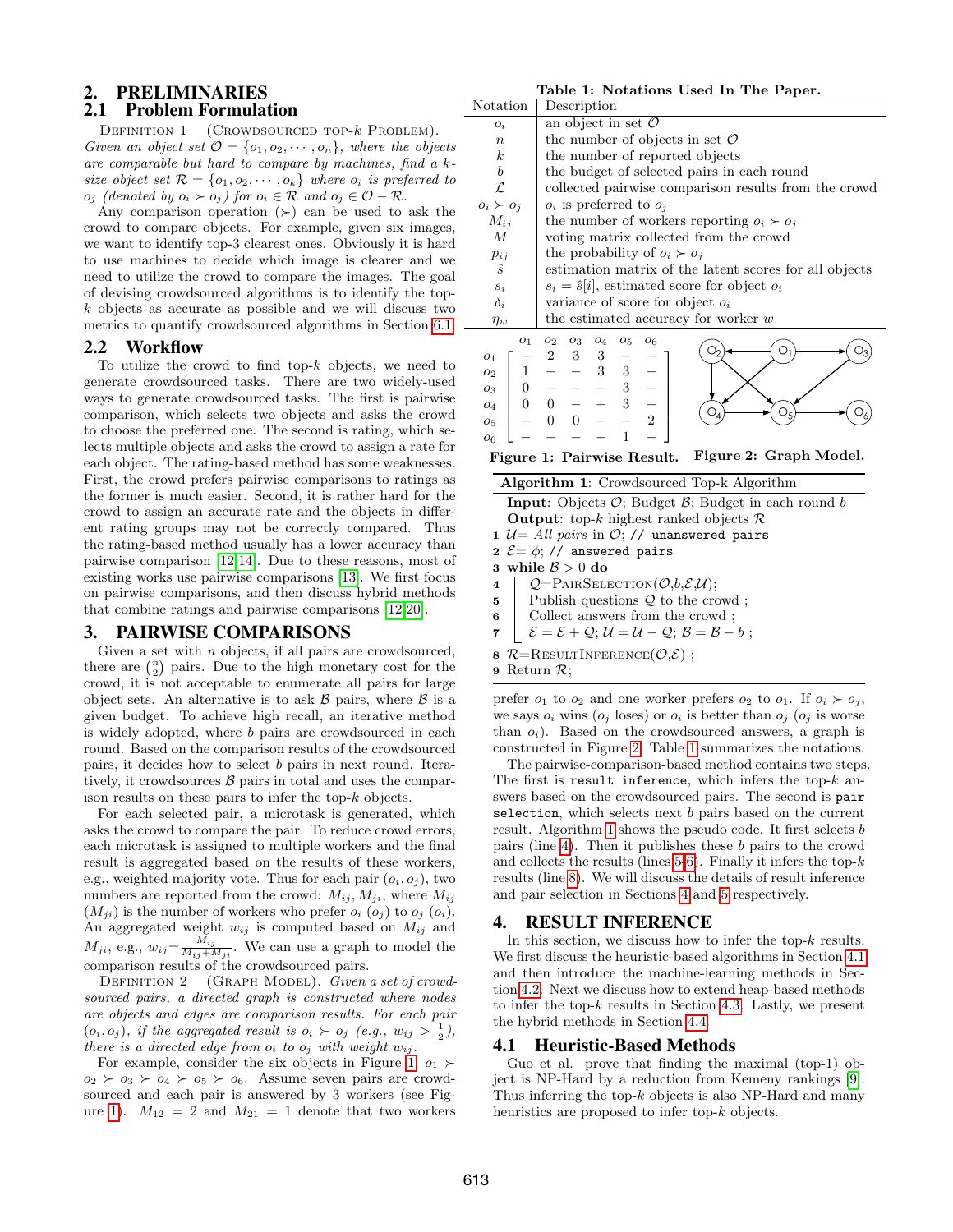#### *4.1.1 Score-Based Algorithms*

The score-based algorithms assign each object  $o_i$  with a score  $s_i$  and the k objects with the largest scores are selected as top-k answers. Next we discuss how to compute scores.

(1) Election Algorithms. The election algorithms that determine the winner of an election can be used to compute the score of an object. There are two famous election algorithms BordaCount [\[1\]](#page-11-10) and Copeland [\[17\]](#page-11-11).

BordaCount [\[1\]](#page-11-10). The score of  $o_i$  is its out-degree  $d^+(o_i)$  (the number of wins compared with its out-neighbors), i.e.,

$$
s_i = d^+(o_i). \tag{1}
$$

In our example,  $s_1$  is 3 as  $o_1$  has 3 out-neighbors. The scores of  $\langle o_1, o_2, o_3, o_4, o_5, o_6 \rangle$  are  $\langle 3, 2, 1, 1, 1, 0 \rangle$ .

Copeland [\[17\]](#page-11-11). The score of object  $o_i$  is its out-degree  $d^+(o_i)$ minus its in-degree  $d^-(o_i)$  (the number of wins minus the number of losses), i.e.,

$$
s_i = d^+(o_i) - d^-(o_i). \tag{2}
$$

In our example,  $s_2$  is 1 as  $o_2$  has 2 out-neighbors and 1 inneighbor. The scores of  $\langle o_1, o_2, o_3, o_4, o_5, o_6 \rangle$  are  $\langle 3, 1, 0, -1,$  $-2, -1$ . The top-2 answers are  $o_1$  and  $o_2$ .

(2) Max Algorithms. Guo et al. [\[9\]](#page-11-1) proposed several graph-based algorithms to compute the maximal object, which can be used to assign a score for each object.

Local [\[9\]](#page-11-1). The two-election methods only consider the neighbors of each object and cannot capture more information. Local algorithm [\[9\]](#page-11-1) is proposed to solve the max problem by considering 2-hop neighbors and it can naturally be transformed to address the top-k problem. Obviously if an object has more 2-hop out-neighbors (i.e., its out-neighbors' outneighbors), the object will beat more objects (based on transitivity), and thus the object has a larger score. Similarly, if an object has more 2-hop in-neighbors (i.e., its in-neighbors' in-neighbors), the object will be beaten by more objects, and thus the object has a lower score. Accordingly, the overall score of an object is computed as below.

$$
s_i = M_{i*} - M_{*i} + \sum_{o_j \in \mathcal{D}^+(o_i)} M_{j*} - \sum_{o_j \in \mathcal{D}^-(o_i)} M_{*j}, \quad (3)
$$

where  $M_{i*} = \sum_j M_{ij}$ ,  $M_{*i} = \sum_j M_{ji}$ , and  $\mathcal{D}^+(o_i)$  is the out-neighbor set of  $o_i$  and  $\mathcal{D}^-(o_i)$  is the in-neighbor set of  $o_i$ . In our example, the score of  $o_2$  is  $(7-2)+(3+2)-1=9$ and the score of  $o_5$  is  $(2-10) + 1 - (2+3+6) = -18$ . The scores of  $\langle o_1, o_2, o_3, o_4, o_5, o_6 \rangle$  are  $\langle 20, 9, 1, -4, -18, -11 \rangle$ .

Indegree [\[9\]](#page-11-1). It computes the score based on the bayesian model. The probability of  $o_i \succ o_j$  given  $M_{ij}$  and  $M_{ji}$  is

$$
P(o_i \succ o_j | M_{ij}, M_{ji}) = \frac{P(M_{ij}, M_{ji}|o_i \succ o_j)P(o_i \succ o_j)}{P(M_{ij}, M_{ji})}
$$
  
= 
$$
\frac{P(M_{ij}, M_{ji}|o_i \succ o_j)}{P(M_{ij}, M_{ji}|o_i \succ o_j) + P(M_{ij}, M_{ji}|o_j \succ o_i)},
$$
(4)

$$
P(M_{ij}, M_{ji}|o_i \succ o_j) = {M_{ij} + M_{ji} \choose M_{ij}} p^{M_{ij}} (1-p)^{M_{ji}}; P(M_{ij}, M_{ji}|o_j \succ o_i) = {M_{ij} + M_{ji} \choose M_{ji}} p^{M_{ji}} (1-p)^{M_{ij}}.
$$
 (5)

 $p$  is the estimated worker accuracy which is a fixed value. Besides, it assumes  $P(o_i \succ o_j) = P(o_i \prec o_j)$ . Then it

| Top-k Algorithms      |                   | Details         |              |        |                        |
|-----------------------|-------------------|-----------------|--------------|--------|------------------------|
|                       |                   | Area            | Input        | Output | Parameters             |
| Heuristic<br>(Local)  | BordaCount*       | $\overline{DB}$ | Graph        | Score  | N/A                    |
|                       | Copeland*         | DB              | Graph        | Score  | N/A                    |
|                       | $Local*$          | DB              | Graph        | Score  | N/A                    |
|                       | Indegree*         | <b>DB</b>       | Graph        | Score  | N/A                    |
|                       | $ELO*$            | ML              | Comparison   | Score  | $H=32$                 |
|                       | BRE*              | ML              | Comparison   | Score  | N/A                    |
|                       | $URE*$            | ML              | Comparison   | Score  | N/A                    |
|                       | SSCO              | ML              | Comparison   | Score  | $q = 0.1$              |
|                       | SSSE              | ML              | Comparison   | Score  | $q = 0.1$              |
| Heuristic<br>(Global) | Iterative         | <b>DB</b>       | Graph        | Subset | N/A                    |
|                       | PathRank          | ML              | Graph        | Subset | N/A                    |
|                       | AdaptiveReduce    | ML              | Comparison   | Subset | $p = 0.9$              |
|                       | MPageRank*        | DB.             | Graph        | Score  | $c=1$                  |
|                       | RankCentrality*   | ML              | Graph        | Score  | N/A                    |
|                       | SSRW <sup>*</sup> | ML              | Graph        | Score  | $q = 0.1$              |
| ML                    | TrueSkill*        | ML              | Comparison   | Score  | $\varepsilon = 0$      |
|                       | CrowdBT*          | ML              | Comparison   | Score  | $\lambda = 0.5$        |
|                       | CrowdGauss*       | ML              | Comparison   | Score  | N/A                    |
|                       | HodgeRank*        | ML              | Comparison   | Score  | N/A                    |
| Extension             | TwoStageHeap      | DB              | Comparison   | Subset | $X = \frac{0.1n}{h^2}$ |
| $Rate +$<br>Compare   | Combine*          | ML              | Rate+Compare | Score  | N/A                    |
|                       | Hybrid*           | DB              | Rate+Compare | Score  | $\delta = 0.1$         |
|                       | HybridMPR*        | DB              | Rate+Graph   | Score  | $\beta=0.6$            |

Table 2: Details for top- $k$  Inference Algorithms (Methods with ∗ can also be used for sorting.) computes the score of object  $o_i$  as below.

<span id="page-2-0"></span>
$$
s_i = \sum_{j \neq i} P(o_i \succ o_j | M_{ij}, M_{ji}). \tag{6}
$$

Note that if  $o_i$  and  $o_j$  are not compared,  $P(o_i \succ o_j | M_{ij}, M_{ji}) =$ 0.5. In our example, if we set  $p$  to 0.55 [\[9\]](#page-11-1), the scores for  $\langle o_1, o_2, o_3, o_4, o_5, o_6 \rangle$  are  $\langle 2.84, 2.74, 2.5, 2.35, 2.11, 2.45 \rangle$ .

Modified PageRank(MPageRank) [\[9\]](#page-11-1). It extends the original PageRank by considering the crowdsourced comparisons and computes the score of each object as below.

$$
s_i = pr_k[i] = \frac{1-c}{n} + c \sum_{i \neq j} \frac{M_{ij}}{M_{*j}} pr_{k-1}[j],
$$
 (7)

where  $pr_k[i]$  is the score of  $o_i$  in the k-th iteration (initially  $pr_1[i] = \frac{1}{n}$  and c is a damping factor and set to 1 by default). The scores are  $\langle 0.5, 0.5, 5e^{-11}, 5e^{-11}, 1.67e^{-11}, 1.67e^{-11} \rangle$ . (3) Ranking Algorithms. There are some ranking-based algorithms that focus on ranking documents/images. RankCentrality [\[15\]](#page-11-12). The algorithm adopts an iterative method based on random walk. Its core component is to construct an  $n \times n$  transition matrix P, in which

$$
P_{ij} = \begin{cases} \frac{1}{d_{max}} w_{ji} & \text{if } i \neq j \\ 1 - \frac{1}{d_{max}} \sum_{k \neq i} w_{ki} & \text{if } i = j \end{cases},
$$
 (8)

where  $w_{ji}$  is the weight of edge from  $o_j$  to  $o_i$  and  $d_{max}$  is the maximum in-degree of a node (i.e.,  $d_{max} = \max_{o_i} d^-(o_i)$ ). Then it initializes a  $1 \times n$  matrix  $\hat{s}$  and computes  $\hat{s} \times P \times$  $P \times \cdots$  until convergence. The score of  $o_i$  is computed as

$$
s_i = \hat{s}[i] \text{ where } \hat{s} = \lim_{t \to \infty} \hat{s} \times P^t. \tag{9}
$$

In our example, the scores for  $\langle o_1, o_2, o_3, o_4, o_5, o_6 \rangle$  are  $\langle 2.26, 1.68, 0.93, 0.63, 0.38, 0.91 \rangle$ .

Balanced Rank Estimation(BRE)/Unbalanced Rank Estima $tion(URE)$  [\[19\]](#page-11-13). The score is computed based on the probability theory. The balanced rank estimation (BRE) considers both incoming and outgoing edges. To compute the score  $s_i$ , it computes the relative difference of the number of objects proceeding and succeeding  $o_i$ :

$$
s_j = \frac{\sum_{i \neq j} b_{ij} (2w_{ij} - 1)}{2\alpha n} \propto \sum_{i \neq j} b_{ij} (2w_{ij} - 1).
$$
 (10)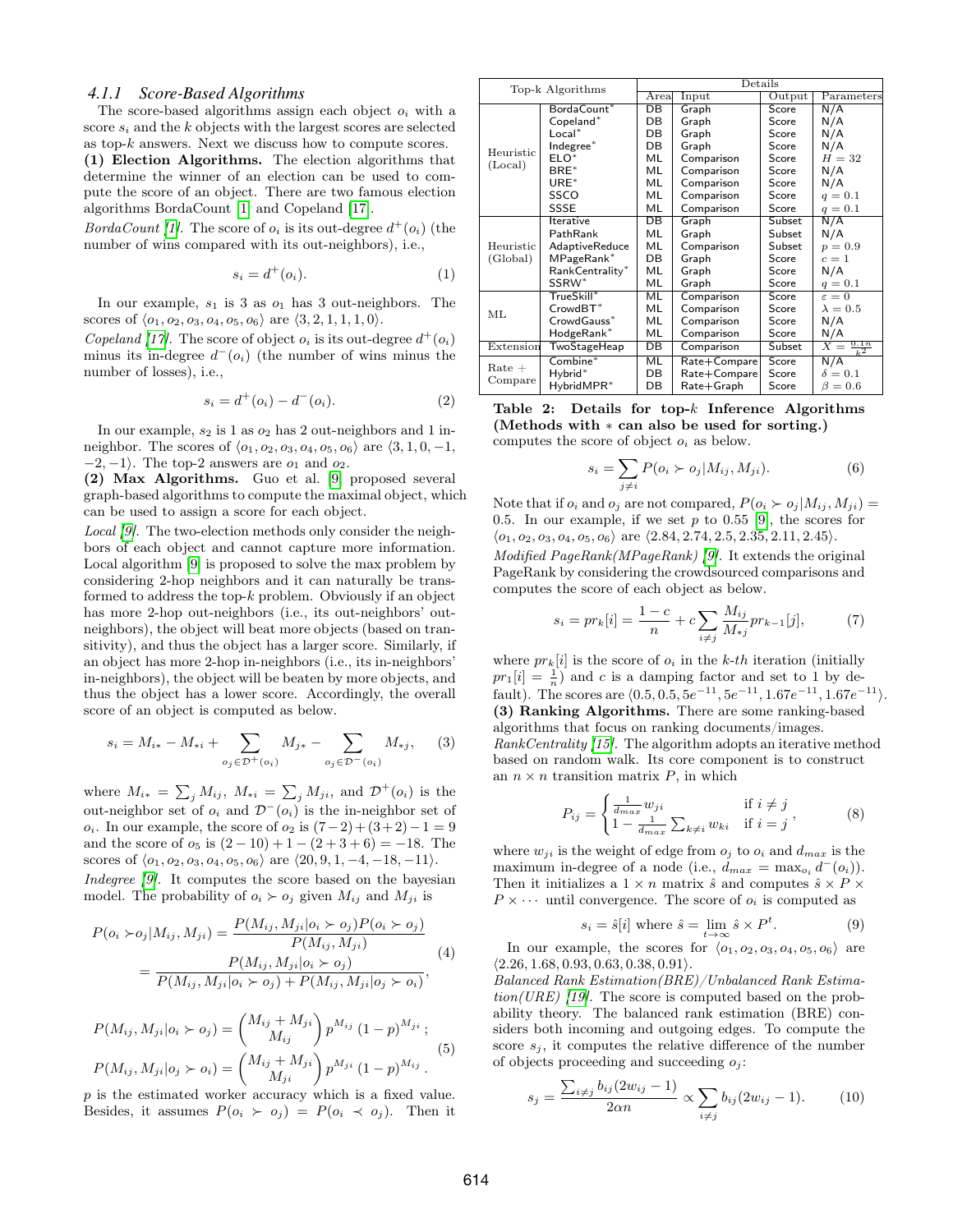where  $\alpha$  is the selection rate (i.e.,  $\alpha \binom{n}{2}$  pairs will be compared);  $w_{ij} = 1$  if  $o_i \succ o_j$ ;  $w_{ij} = 0$  otherwise;  $b_{ij} = 1$  if  $o_i$ and  $o_j$  are compared by the crowd;  $b_{ij} = 0$  otherwise.

The unbalanced rank estimation (URE) computes the score of  $o_i$  only based on its incoming edges. To compute the score  $s_j$ , it computes the number of objects proceeding  $o_j$ :

$$
s_j = \frac{1}{\alpha n} \sum_{i \neq j} b_{ij} w_{ij}^n \propto \sum_{i \neq j} b_{ij} w_{ij}^n, \qquad (11)
$$

In our example, if we set the value of  $\alpha$  to 1, then the scores are  $\langle -0.25, -0.08, 0, 0.08, 0.17, 0.08 \rangle$  for BRE. And the scores are  $(0, 0.17, 0.17, 0.33, 0.5, 0.17)$  for URE.

 $ELO$  [\[6\]](#page-11-14). The ELO method is a chess ranking system, which can be applied to address the pairwise top- $k$  problem. The basic idea is that, if object  $o_i$  with higher ranking beats another lower one  $o_i$ , only a few points will be added to  $s_i$ ; on the contrary, if  $o_j$  wins, a lot of points will be added to  $s_j$ . Formally, each object  $o_i$  is randomly assigned a score  $s_i$  initially. When  $o_i$  is compared with  $o_j$ , the two scores  $s_i$ and  $s_j$  will be updated as below.

$$
s_i = s_i + H(C_i - \frac{1}{1 + 10^{(s_j - s_i)/400}});
$$
  
\n
$$
s_j = s_j + H(1 - C_i - \frac{1}{1 + 10^{(s_i - s_j)/400}}),
$$
\n(12)

where H is a tuning parameter (set to 32 by default).  $C_i = 1$ if  $o_i \succ o_j$ ;  $C_i = 0$  otherwise. The scores are  $\langle 97.3, 65.3,$  $50.7, 36.2, 23.6, 32.8$  if the initial score is 50.

#### *4.1.2 Iterative Reduce Top-k Algorithms*

They iteratively eliminate lowly ranked objects that have small possibilities in the top- $k$  results, until  $k$  objects left.

Iterative [\[9\]](#page-11-1). Guo et al. [\[9\]](#page-11-1) improve the max algorithm and propose the iterative algorithm to improve the quality. It first utilizes the score-based methods to compute the scores of each object and then removes the half of the objects with small scores. Next it re-computes the scores on the survived objects and repeats the iterations until k objects left.

Eriksson et al. [\[7\]](#page-11-15) propose two iterative reduce algorithms which are devised to rank documents and images.

PathRank [\[7\]](#page-11-15). The main idea of PathRank is to perform a "reverse" depth first search (DFS) for each node, which traverses the graph by visiting the in-neighbors of each node. If it finds a path with length larger than  $k$ , it eliminates the object as  $k$  objects have already been better than the object. However this method is not robust [\[7\]](#page-11-15), because if not all the comparisons are observed, due to missing edges, objects ranked far from the top- $k$  answers could potentially have no more than  $k$ -paths observed, and non-top- $k$  objects can also be erroneously returned as an estimated top-k result.

AdaptiveReduce  $[7]$ . Initially there are *n* objects. It first randomly selects  $(16(p - \frac{1}{2})^{-2} + 32) \log n$  objects as the chosen set  $X_c$ , where p is the worker accuracy. Then it wants to select an informative set and utilizes the set to eliminate objects with small possibilities in the top- $k$  answers. To this end, it computes the voting count  $v_i$  for each object  $o_i$  in the chosen set, i.e.,  $v_i = \sum_{j=1}^n M_{ij}$ . Next, it computes a subset of  $X_c$  as the informative set  $X_v$ , with voting count between  $\frac{n}{4}$  and  $\frac{3n}{4}$ , i.e.,  $X_v = \{x \in X_c : \frac{n}{4} \le v_x \le \frac{3n}{4}\}.$ 

Based on  $X_v$ , it computes the wining count  $t_i$  of each object  $o_i$ , i.e.,  $t_i = \sum_{x \in X_v} M_{ix}$ . Then objects with wining counts larger than  $\frac{|X_v|}{2}$  will be kept, because they win many objects in the informative set. Then, it repeats the above steps using the survived objects until finding top- $k$  objects.

Fekete et al. [\[3\]](#page-11-16) propose bound-based methods for ranking in recommendation systems and image search, which build a stochastic matrix Q where  $Q_{ij} = \frac{M_{ij}}{M_{ij} + M_{ij}}$  $\frac{M_{ij}}{M_{ij}+M_{ji}}$ , and devise several algorithms to identify top- $k$  results from the matrix. Sampling Strategy with Copeland's Ranking(SSCO) [\[3\]](#page-11-16) selects the top-k rows with most entries above 0.5 as the  $top-k$  results. Sampling Strategy with Sum of Expec-tations (SSSE) [\[3\]](#page-11-16) selects the top- $k$  rows with the largest average value as the top- $k$  results. Sampling Strategy based on Random Walk (SSRW) [\[3\]](#page-11-16) first transfers the matrix Q to the stochastic matrix S where  $S_{ij} = \frac{Q_{ij}}{\sum_i Q_i}$  $_{l}$  Q<sub>li</sub> and computes the principal eigenvectors (that belong to the eigenvalue 1). Then it identifies the top- $k$  rows with the largest eigenvalues as the top-k answers.

#### <span id="page-3-0"></span>4.2 Machine-Learning Methods

These methods assume that each object has a latent score which follows a certain distribution. Then they utilize machinelearning techniques to estimate the scores. Lastly, they select k objects with the largest scores as the top-k results.

# *4.2.1 Maximum Likelihood Estimation*

CrowdBT with Bradley-Terry Model [\[2\]](#page-11-17). This method uses Bradley-Terry (BT) model to estimate the latent score [\[2\]](#page-11-17). In the BT model, the probability of  $o_i \succ o_j$  is assumed as e si  $\frac{e^{s_1}}{e^{s_1}+e^{s_2}}$ . Then based on the crowdsourced comparisons, it computes the latent scores by maximizing

<span id="page-3-1"></span>
$$
\sum_{o_i \succ o_j \in \mathcal{L}} \log(\frac{e^{s_i}}{e^{s_i} + e^{s_j}}),\tag{13}
$$

where  $\mathcal L$  is a set of crowdsourced comparison results.

However, the BT model does not consider the crowd quality. As different workers have different quality, it is very important to tolerate errors in estimating the scores. To address this problem, Chen et al. [\[4\]](#page-11-3) propose the CrowdBT model, which assumes that each worker  $w$  has a quality  $\eta_w$ . That is, if worker w returns  $o_i \succ o_j$ , the probability of  $o_i \succ o_j$  is  $\eta_w$  and the probability of  $o_j \succ o_i$  is  $1 - \eta_w$ . In addition, if the pairwise comparison graph is not strongly connected, Equation [13](#page-3-1) may not get an accurate estimation for the objects. To solve this problem, Chen et al. [\[4\]](#page-11-3) add a virtual object to the comparison graph with comparisons to other objects. The score for the virtual object is represented by  $s_0$ . Then it computes the scores by maximizing

$$
\sum_{w} \sum_{o_i \succ o_j \in \mathcal{L}_w} \log \left( \eta_w \frac{e^{s_i}}{e^{s_i} + e^{s_j}} + (1 - \eta_w) \frac{e^{s_j}}{e^{s_i} + e^{s_j}} \right) + \lambda \sum_{i=1}^n \left( \log(\frac{e^{s_0}}{e^{s_0} + e^{s_i}}) + \log(\frac{e^{s_i}}{e^{s_0} + e^{s_i}}) \right), \tag{14}
$$

where  $\mathcal{L}_w$  is the set of comparison results by worker w. CrowdGauss with Gaussian Model [\[16\]](#page-11-4). Pfeiffer et al. [\[16\]](#page-11-4) propose CrowdGauss that uses the gaussian model to estimate the score. It assumes that the score follows the gaussian distribution, where the score is the mean of the distribution. The probability of  $o_i \succ o_j$ , i.e.,  $P(o_i \succ o_j)$ , can be computed by the cumulative distribution function (Φ) of the two standard gaussian distributions, i.e.,

$$
P(o_i \succ o_j) = \Phi(s_i - s_j). \tag{15}
$$

Then CrowdGauss computes the scores by maximizing

$$
\sum_{o_i \succ o_j \in \mathcal{L}} M_{ij} \cdot \log(\Phi(s_i - s_j)). \tag{16}
$$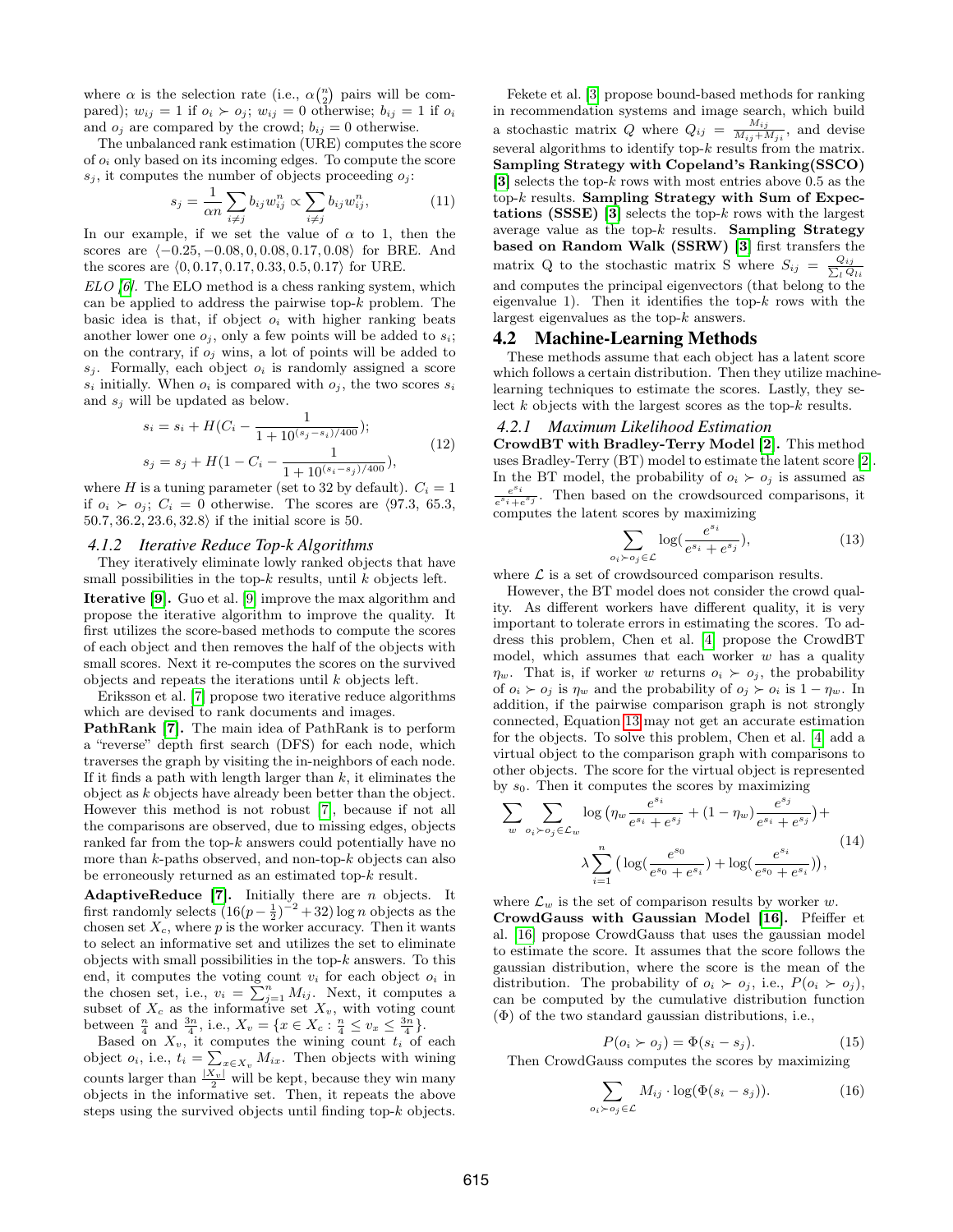#### *4.2.2 Matrix Decomposition Based Method*

HodgeRank [\[11\]](#page-11-5). In order to estimate a global order for n objects, HodgeRank [\[11\]](#page-11-5) utilizes a matrix decomposition based technique. It first computes a preference matrix Y based on the crowd's answers, where

$$
Y_{ij} = \begin{cases} ln(\frac{M_{ji}}{M_{ij}}) & \text{if } i \neq j \text{ and } M_{ij} \neq 0\\ 0 & \text{otherwise.} \end{cases}
$$
(17)

Then, it constructs another matrix X where  $X_{ij} = s_j - s_i$ . Lastly, it computes the score by minimizing

$$
\sum_{o_i \succ o_j \in \mathcal{L}} (X_{ij} - Y_{ij})^2 = \sum_{o_i \succ o_j \in \mathcal{L}} (s_j - s_i - Y_{ij})^2.
$$
 (18)

*4.2.3 Others*

TrueSkill [\[10\]](#page-11-18). TrueSkill improves ELO by reducing the number of iterations as ELO needs to repeat many times to convergence. Different from ELO, the score of each object  $o_i$  is represented by a Gaussian distribution  $N(s_i, \delta_i)$ , where  $s_i$  is the estimated score for  $o_i$  and  $\delta_i$  is the deviation of  $s_i$ . Let  $\beta = \frac{\sum_i \delta_i}{n}$  denote the average deviation for all objects.  $U$  and  $V$  are two monotonically decreasing functions, which are used to update  $s_i$  and  $\delta_i$ .  $\mathcal{U}(\frac{s_i-s_j}{c}, \frac{\varepsilon}{c})$  is the reward score added to  $o_i$  or the punishment score subtracted from  $o_j$ , where  $\varepsilon$  is a predefined parameter.  $\mathcal{V}(\frac{s_i-s_j}{c}, \frac{\varepsilon}{c})$  indicates the reduction of the deviation. For each comparison result  $o_i \succ o_j$ , it updates the scores and deviations as below.

$$
s_i \leftarrow s_i + \frac{\delta_i^2}{c} \cdot \mathcal{U}\left(\frac{s_i - s_j}{c}, \frac{\varepsilon}{c}\right); \quad s_j \leftarrow s_j - \frac{\delta_j^2}{c} \cdot \mathcal{U}\left(\frac{s_i - s_j}{c}, \frac{\varepsilon}{c}\right) \delta_i^2 \leftarrow \delta_i^2 \cdot [1 - \frac{\delta_i^2}{c^2} \cdot \mathcal{V}\left(\frac{s_i - s_j}{c}, \frac{\varepsilon}{c}\right)]; \delta_j^2 \leftarrow \delta_j^2 \cdot [1 - \frac{\delta_j^2}{c^2} \cdot \mathcal{V}\left(\frac{s_i - s_j}{c}, \frac{\varepsilon}{c}\right)],
$$
\n(19)

where  $\beta = \frac{\sum_i \delta_i}{n}$ ,  $c = \sqrt{2\beta^2 + \delta_i^2 + \delta_j^2}$ ,  $\varepsilon$  is a predefined parameter, and  $s_i, \delta_i$  are learned from the crowdsourced pairs.

#### <span id="page-4-0"></span>4.3 Extensions of Heap-Based Methods

TwoStageHeap [\[5\]](#page-11-0). A two-stage heap algorithm [\[5\]](#page-11-0) is proposed to extend heap-based algorithms to support crowdsourced top- $k$  computation in databases. In the first phase, the objects are divided into  $\frac{n}{X}$  buckets (where  $X = \frac{xn}{k^2}$ ) such that the probability of two top- $k$  objects appearing in the same bucket is at most  $x$  (set to 0.1 by default). In each bucket, a tournament based max algorithm [\[5\]](#page-11-0) is conducted to select the best object in the bucket. Each pair on top levels of the tournament is compared multiple times and each pair on low levels of the tournament is compared only once. The second phase utilizes a heap-based method [\[8\]](#page-11-19) to identify the top- $k$  results from these best objects. To tolerate errors, when constructing and re-heapifying the heap, each pair is compared by multiple workers and the algorithm uses the majority voting to obtain a combined preference. After popping an object from the heap, the algorithm asks next pairs following the re-heapifying order.

### <span id="page-4-1"></span>4.4 Combining Rating And Comparison

There are two algorithms [\[12,](#page-11-6)[20\]](#page-11-9) that combine rating and comparison. The methods in [\[12\]](#page-11-6) are initially designed to find the maximal object, and they can be extended to address the top-k problem. They utilize the rating and comparison results to learn the score for each object. For rating, they pre-define  $\tau$  categories and each category  $\chi_c$  has a range  $(\gamma_{c-1}, \gamma_c]$ , where  $\gamma_0 < \gamma_1 < \cdots < \gamma_{\tau}$ . If the score of object  $o_i$  falls in  $(\gamma_{c-1}, \gamma_c], o_i$  is in the category  $\chi_c$ .

Combine [\[20\]](#page-11-9). It first selects some rating and comparison tasks, and then infers the scores based on these results. The score for each object  $o_i$  is modeled by  $s_i + \varepsilon_i$ , where  $\varepsilon_i \sim$  $N(0, \delta^2)$ , which is utilized to model crowd errors.

For rating,  $o_i$  is in the category  $\chi_c$  with probability of

$$
P(\chi_c|s_i) = Pr(\gamma_{\chi_c-1} < s_i + \varepsilon_i \le \gamma_{\chi_c}) = \Phi(\frac{\gamma_{\chi_c} - s_i}{\delta}) - \Phi(\frac{\gamma_{\chi_c-1} - s_i}{\delta}) \tag{20}
$$

where  $\Phi$  represents the Cumulative Density Function(CDF) of standard Gaussian distribution. Then it constructs a voting matrix V based on the voting result, where  $V_{ij}$  is the number of times that  $o_i$  is observed in the *j*-category.

It computes the probability of observing  $V$  given  $s$  by:

$$
P(V|s) = \prod_{i=1}^{n} Pr(V_{i1}, V_{i2}, \cdots, V_{i\tau}|s_i)
$$
  
= 
$$
c_1 \prod_{i=1}^{n} \prod_{c=1}^{\tau} (\Phi(\frac{\gamma_c - s_i}{\delta}) - \Phi(\frac{\gamma_{c-1} - s_i}{\delta}))^{V_{i,c}}
$$
(21)

where  $c_1$  is a constant.

As  $\varepsilon_i$  has a normal distribution, the pairwise preference can be modeled as,

$$
P(o_i \succ o_j) = Pr(s_i + \varepsilon_i > s_j + \varepsilon_j) = \Phi(\frac{s_i - s_j}{\sqrt{2}\delta}) \quad (22)
$$

For comparison, it constructs the comparison matrix M and computes the probability of observing M by:

$$
P(M|s) = \prod_{i < j \in 1, \dots, n} Pr(M_{ij}, M_{ji}|s_i, s_j) = c_2 \prod_{i \neq j} \Phi(\frac{s_i - s_j}{\sqrt{2}\delta})^{M_{ij}}
$$
\n(23)

where  $c_2$  is a constant.

Based on  $Pr(V|s)$  and  $Pr(M|s)$ , it computes  $Pr(s|V, M)$ based on the bayesian theory and estimates the score by

<span id="page-4-2"></span>
$$
\hat{s} = \arg\max_{s} Pr(s|V, M)
$$
\n(24)

Monte Carlo methods can be used to compute Equation [24,](#page-4-2) but the computation cost is rather high. [\[20\]](#page-11-9) approximates  $Pr(s|V, M)$  by  $Pr(s|V, M, \hat{\gamma})$ , where  $\hat{\gamma} = \arg \max_{\gamma} Pr(V, M|\gamma)$ . Utilizing the Laplace approximation, an analytical form can be formulated for  $Pr(V, M|\gamma)$ , and the maximum likelihood estimation of  $\gamma$  can be computed by gradient based optimization methods. After obtaining  $\gamma$ , s can be estimated by maximizing a posteriori probability (MAP) estimation.

Hybrid [\[12\]](#page-11-6). It first crowdsources all rating tasks and then selects some candidate objects with higher ratings. Then it chooses some pairs from the candidates as comparison tasks. The score of each object  $o_i$  is modeled as a normal variable  $N(s_i, \delta^2)$ . Given the rating results  $E_R$  and comparison results  $E_C$ , it estimates the score by

$$
\hat{s} = \arg\max_{s} P(E_R, E_C|s)
$$
 (25)

If the questions are answered independently, the above function can be decomposed to

$$
P(E_R, E_C|s) = P(E_R|s)P(E_C|s)
$$
  
\n
$$
P(E_R|s) = \prod_{i=1}^{n} \prod_{j=1}^{|R_i^*|} P(R_i^j|s_i)
$$
  
\n
$$
P(E_C|s) = \prod_{i=1}^{n-1} \prod_{j=i+1}^{n} \prod_{t=1}^{|M_{ij} + M_{ji}|} P(C_{ij}^t|s_i, s_j)
$$
\n(26)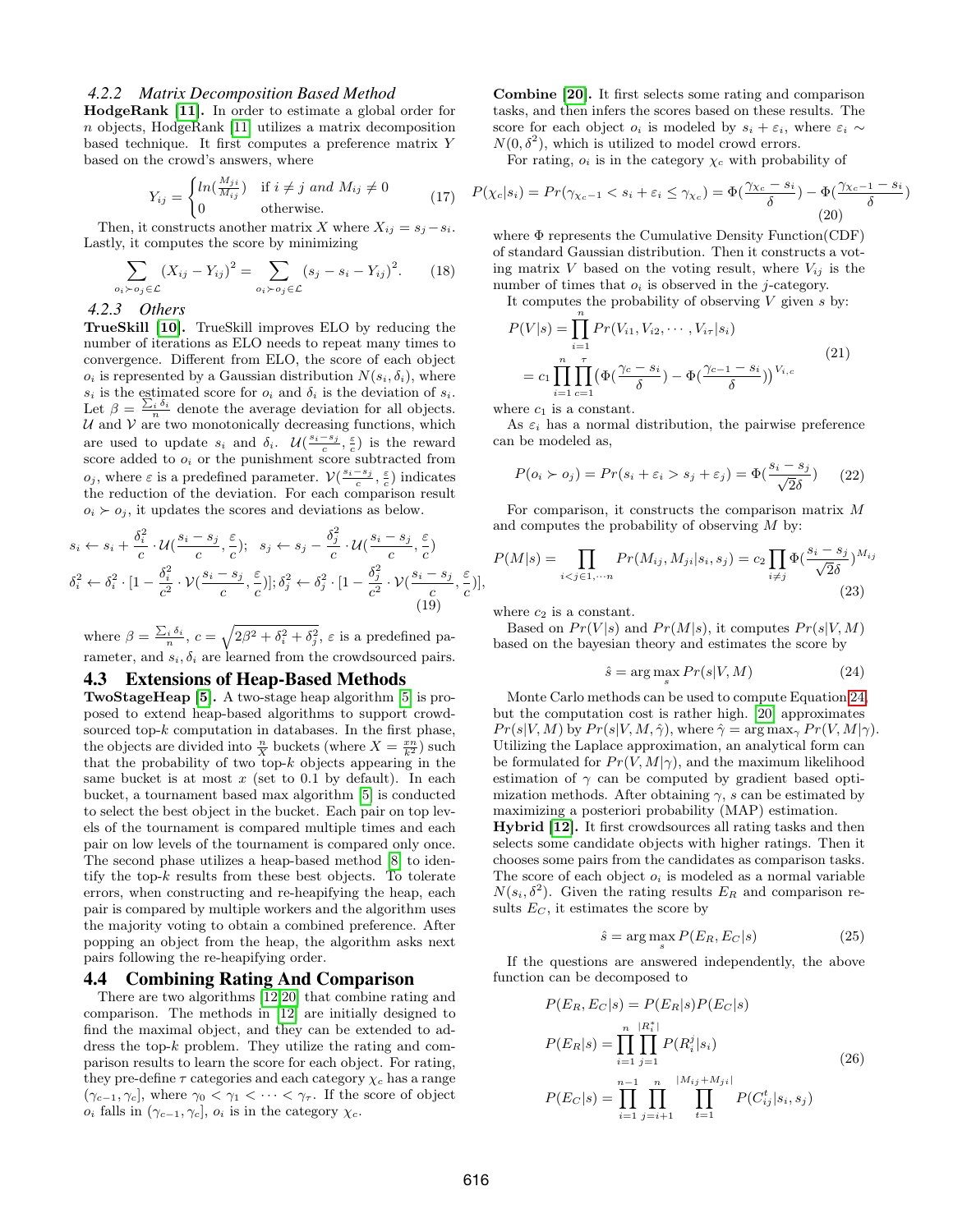where  $|R_i^*|$  is the number of ratings for object  $o_i$ ,  $R_i^j$  is the assigned category in the j-th rating (by assuming each category has equal width and  $\gamma_0 = 0, \gamma_\tau = 1$ . Thus, the probability that object  $o_i$  lies in category  $\chi_c$  is computed as

$$
P(R_i^j = \chi_c|s_i) = \begin{cases} F_{s_i,\delta^2}\left(\frac{c}{\tau}\right) & c = 1\\ F_{s_i,\delta^2}\left(\frac{c}{\tau}\right) - F_{s_i,\delta^2}\left(\frac{c-1}{\tau}\right) & 1 < c < \tau\\ 1 - F_{s_i,\delta^2}\left(\frac{c-1}{\tau}\right) & c = \tau \end{cases} \tag{27}
$$

where  $F_{s_i,\delta^2}(x)$  is the CDF of  $s_i$  and  $\delta$ .

Let  $C_{ij}^t$  denote the comparison result in the t-th comparison for pair  $(o_i, o_j)$ .  $C_{ij}^t = 0$  if  $o_j$  is superior to  $o_i$ , and  $P(C_{ij} = 0) + P(C_{ij} = 1) = 1$ . Since  $o_i$  and  $o_j$  both follow the normal distribution,  $o_i - o_j \sim N(s_i - s_j, 2\delta^2)$ ,

$$
P(C_{i,j}^t = 0|s_i, s_j) = F_{s_i - s_j, 2\delta^2}(0). \tag{28}
$$

HybridMPR. However, the maximum likelihood estimation is rather expensive, thus a modified PageRank approximation [\[12\]](#page-11-6) is proposed to estimate the score for each object. It defines the average rating score  $r_i$  for each object  $o_i$  as,

$$
r_i = \begin{cases} dv & \text{if } |R_i^*| = 0\\ \frac{\sum_j R_i^j}{\tau |R_i^*|} - \frac{1}{2\tau} & otherwise \end{cases}
$$
 (29)

where  $dv$  is a default value (e.g., 0.5) for the case of no rating on  $o_i$ . Then the modified PageRank is defined as below,

$$
\rho_i = \beta \sum_{j:w_j \neq 0} \frac{w_{j,i}}{w_j} \rho_j + (1 - \beta) \frac{r_i}{\sum_j r_j} \tag{30}
$$

where  $\beta$  is the fraction of comparison questions to the total questions,  $w_j = \sum_i w_{j,i}$ , and  $w_{j,i}$  is defined as

$$
w_{j,i} = \begin{cases} 1 & \text{if } M_{ij} + M_{ji} = 0 \text{ and } r_i \ge r_j \\ 0 & \text{if } M_{ij} + M_{ji} = 0 \text{ and } r_i < r_j \\ \frac{M_{ij}}{M_{ij} + M_{ji}} & \text{otherwise} \end{cases} \tag{31}
$$

# <span id="page-5-0"></span>5. PAIR SELECTION

This section discusses different pair selection methods. The random selection method that randomly selects next b pairs is not effective [\[19\]](#page-11-13), because different comparison pairs have different importance to infer the results. For ex-ample, in Figure [2,](#page-1-1) suppose we select pairs  $(o_1, o_2)$ ,  $(o_2, o_5)$ ,  $(o_1, o_5)$ . As  $o_1 \succ o_2$  and  $o_2 \succ o_5$ ,  $(o_1, o_5)$  does not need to be asked as its result can be deduced. Similarly,  $(o_1, o_6)$ and  $(o_2, o_6)$  do not need to be crowdsourced. Thus it is important to select high-quality pairs. We first introduce the heuristic-based methods in Section [5.1](#page-5-1) and then discuss the bound-based methods in Section [5.2.](#page-5-2) Lastly, we discuss the active-learning methods in Section [5.3.](#page-6-1)

#### <span id="page-5-1"></span>5.1 Heuristic-Based Methods

Guo et al. [\[9\]](#page-11-1) prove that selecting the pairs to maximize the probability of obtaining the top- $k$  results (given the comparison results of arbitrary crowdsourced pairs) is NP-Hard and propose four heuristics, which are designed for selecting the max (top-1) result. The proposed algorithms first compute a score  $s_i$  for object  $o_i$  (see Section [4.1\)](#page-1-9). Suppose the sorted objects based on the scores are  $o_1, o_2, \dots, o_n$ . Then, the algorithms select the next  $b$  pairs as follows.

**Max.** It selects b pairs:  $(o_1, o_2)$ ,  $(o_1, o_3)$ ,  $\dots$ ,  $(o_1, o_{b+1})$ . **Group.** It groups the *i-th* object with the  $(i + 1)$ -th object and the selected pairs are  $(o_1, o_2)$ ,  $(o_3, o_4)$ ,  $\dots$ ,  $(o_{2b-1}, o_{2b})$ .

**Greedy.** It selects the pairs based on  $s_i \times s_j$  in descending order, and selects b pairs with the largest value.

Complete. It has two phases. The first phase finds the maximal number of objects and makes a pairwise comparison on them. Thus the first phase finds top- $x$  objects with the highest scores, where  $x$  is the largest integer satisfying  $\frac{x*(x-1)}{2} \leq b$ . The first phase compares every two objects among the first  $x$  objects. If the budget is not exhausted in the first phase (i.e.,  $b > \frac{x*(x-1)}{2}$ ), then the second phase compares the first  $b - \frac{x*(x-1)}{2}$  objects with the  $(x + 1)$ -th object, i.e.,  $(o_1, o_{x+1}), (o_2, o_{x+1}), \cdots, (o_{b-\frac{x*(x-1)}{2}}, o_{x+1}).$ 

# <span id="page-5-2"></span>5.2 Bound-Based Methods

SSCO and SSSE estimate a bound for each pair and utilize the bound to select next pairs [\[3\]](#page-11-16). Formally, SSCO and SSSE first compute a confidence interval  $[l_{ij}, u_{ij}]$ , where  $l_{ij}$   $(u_{ij})$ is the lower (upper) bound of the probability of  $o_i \succ o_j$ , which can be computed as below.

$$
u_{ij} = \frac{M_{ij}}{M_{ij} + M_{ji}} + c_{ij}; \quad l_{ij} = \frac{M_{ij}}{M_{ij} + M_{ji}} - c_{ij}, \quad (32)
$$

where  $c_{ij} = \sqrt{\frac{1}{2(M_{ij}+M_{ji})} \log \frac{2n^2 n_{max}}{q}}$ ,  $n_{max}$  is a predefined maximal number of crowdsourced tasks for each pair and  $q$ is a confidence factor that top- $k$  objects can be found with probability 1−q. Based on the confidence interval, they select a set  $S$  and discard a set  $D$ . Since the relationships between pairs in  $S \cup D$  have been effectively captured, these pairs do not need to be compared. They propose two algorithms to select pairs that are not in  $S \cup D$ .

Sampling Strategy with Copeland's Ranking(SSCO) [\[3\]](#page-11-16). Based on the confidence interval  $[l_{ij}, u_{ij}]$ , it computes a bound  $L_i = |\{o_j | l_{ij} > 1/2\}|$  of object  $o_i$ , which is the number of objects with high probability of  $o_i \succ o_j$ , and a bound  $U_i = |\{o_j | u_{ij} < 1/2\}|$  of object  $o_i$ , which is the number of objects with high probability of  $o_j \succ o_i$ . Given two objects  $o_i$  and  $o_j$ , if  $L_i > n - U_j$ ,  $o_i$  should be preferred to  $o_j$ . If  $|\{j|L_i > n - U_j\}| > n - k$  (i.e., the number of objects beaten by  $o_i$  is larger than  $n - k$ ),  $o_i$  will have high probability in the top- $k$  results and is added into set  $S$ , i.e.,

$$
S = \{o_i : |\{j|L_i > n - U_j\}| > n - k\}.
$$
 (33)

Similarly, if  $U_i > n - L_j$ ,  $o_j$  should be preferred to  $o_i$ . If  $|\{j|U_i > n - L_j\}| > k$  (i.e., the number of objects preferred to  $o_i$  is larger than k),  $o_i$  has small probability in the top-k results and is added into the set D, i.e.,

$$
D = \{o_i : |\{j|U_i > n - L_j\}| > k\}.
$$
 (34)

Sampling Strategy with Sum of Expectations(SSSE) [\[3\]](#page-11-16). This method utilizes the sum of expectations to compute the two bounds, and  $L_i = \frac{1}{n-1} \sum_{j \neq i} l_{ij}$  is the expectation of lower bound of  $o_i$  and  $U_i = \frac{1}{n-1} \sum_{j \neq i} u_{ij}$  is the expectation of upper bound of  $o_i$ . If  $L_i > U_j$ ,  $o_i$  should be preferred to  $o_j$ . If  $|\{j|L_i > U_j\}| > n-k$  (i.e., the number of objects beaten by  $o_i$  is larger than  $n - k$ ),  $o_i$  will have high probability in the top- $k$  results and is added into set  $S$ , i.e.,

$$
S = \{o_i : |\{j|L_i > U_j\}| > n - k\}.
$$
 (35)

Similarly, if  $U_i < L_j$ ,  $o_j$  should be preferred to  $o_i$ . If  $|\{j|U_i < L_j\}| > k$  (i.e., the number of objects preferred to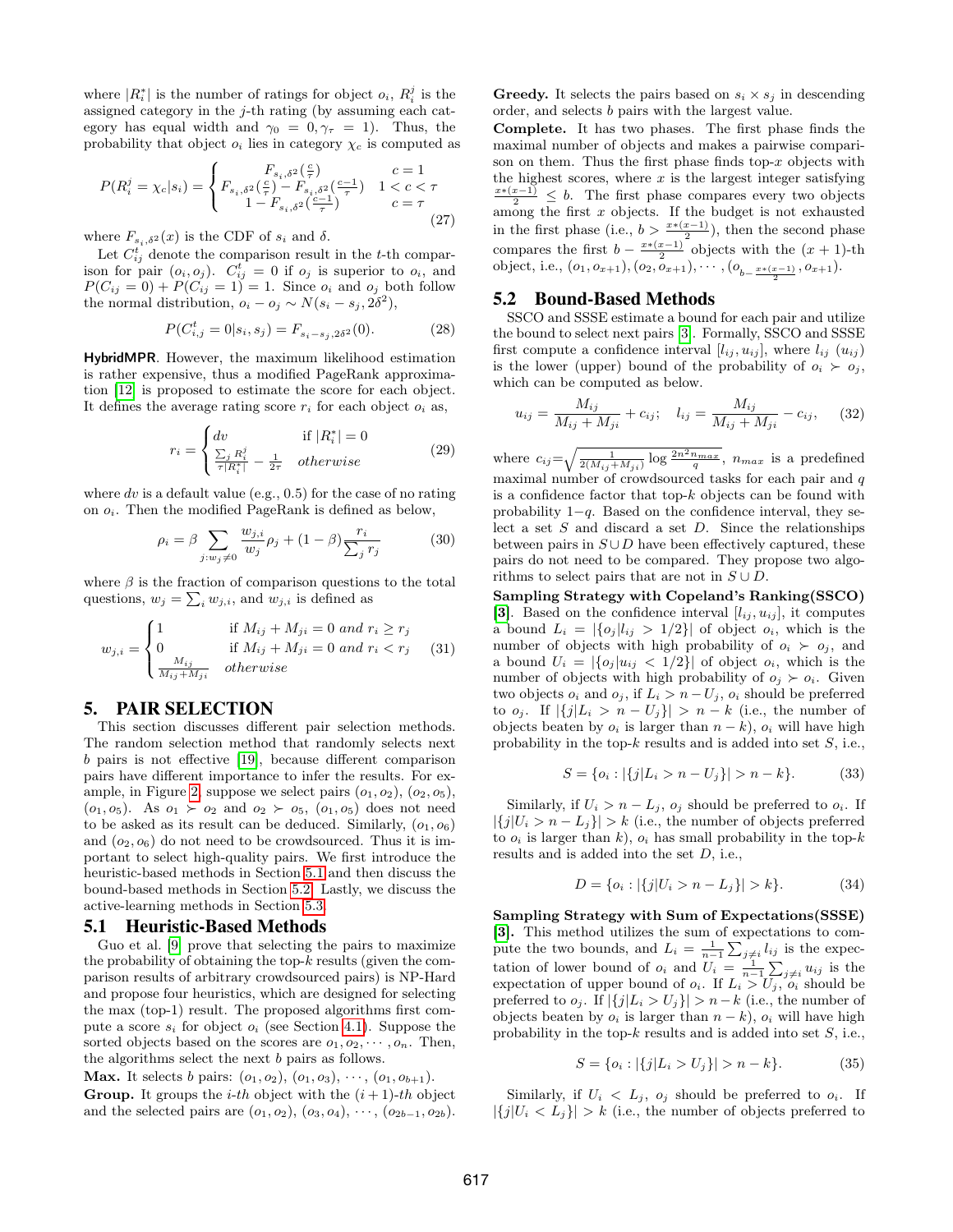$o_i$  is larger than k),  $o_i$  will have small probability in the top- $k$  results and is added into the set  $D$ , i.e.,

$$
D = \{o_i : |\{j|U_i < L_j\}| > k\}.\tag{36}
$$

Sampling Strategy based on Random Walk(SSRW) [\[3\]](#page-11-16). SSRW uses a random walk based method to select next pairs. It defines a matrix  $\bar{Y}$ , where each of its element  $\bar{y}_{i,j}(\bar{y}_{i,j}=\frac{M_{i,j}}{M_{i,j}+M_{i,j}}$  $\frac{M_{i,j}}{M_{i,j}+M_{j,i}}$  is the estimated probability that  $o_i$  is preferred to  $o_j$ . The real probabilities for pairwise comparisons are represented by matrix  $Y$ , and the accurate value for matrix  $Y$  is unknown. To utilize random walk to address the top- $k$  problem, the method constructs a stochastic matrix  $\bar{S}$  for  $\bar{Y}$ . Each element in  $\bar{S}$  is computed as  $\bar{s}_{i,j} = \frac{\bar{y}_{i,j}}{\sum_j \bar{y}_j}$  $\frac{\overline{y}_{i,j}}{l\ \overline{y}_{l,i}}.$ Besides, the stochastic matrix for  $Y$  is defined as  $S$  and  $s_{i,j} = \frac{y_{i,j}}{\sum_{j} y_j}$  $\frac{\mu_{i,j}}{\mu_{i} y_{l,i}}$ . Assuming the principal eigenvectors for  $\bar{S}$ and  $S$  are  $\bar{v}$  and  $v$ . The method makes a statement that

<span id="page-6-2"></span>
$$
\| v - \bar{v} \|_{max} \le \| S - \bar{S} \|_{1} \| \bar{A}^{\#} \|_{max}
$$
 (37)

where  $\bar{A}^{\#} = (I - \bar{S} + 1\bar{v}^T)^{-1} - 1\bar{v}^T$ . And  $|| \bar{A}^{\#} ||_{max}$  is converged to  $|| A^{\#} ||_{max}$ . As  $|| A^{\#} ||_{max}$  is bounded,  $|| S \bar{S} \parallel_1 \leq \frac{n}{3} \arg \max_{i,j} c_{i,j} \sum_l \bar{y}_{l,i}$ . To minimize Equation [37,](#page-6-2) a sampling strategy is used to minimize  $\parallel S - \overline{S} \parallel_1$ , and it selects pairs  $(i, j) = \arg \max_{i,j} c_{i,j} \sum_{l} \bar{y}_{l,i}$ , where  $c_{ij} =$ le selects pairs  $\left(\frac{i}{J}\right)$  = alg max<sub>i</sub>,  $\frac{1}{\sqrt{2(N_{ij}+M_{ji})}}\log\frac{2n^2n_{max}}{q}$ .

# <span id="page-6-1"></span>5.3 Active-Learning Methods

Active-learning methods select next pairs by maximizing the information gain based on the estimated latent scores. *5.3.1 Active Learning*

CrowdGauss [\[16\]](#page-11-4). The scores can be modeled by a multivariate Gaussian distribution  $N(\hat{s}, \mathcal{C})$ , where  $\hat{s}$  is a  $1 \times n$ matrix indicating the score for all the objects (initialized by random values), and C is the covariance matrix of  $\hat{s}$  ( $\mathcal{C}_{ij}$  is the value at  $i$ -th row and  $j$ -th column). In each round of pair selection, the expected information gain  $g_{ij}$  for each pair  $(o_i, o_j)$  is computed. For pair  $(o_i, o_j)$ ,  $N(\hat{s}^{ij}, \hat{\mathcal{C}}^{ij})$  is the reevaluation distribution by assuming  $o_i \succ o_j$ , and  $p_{ij}$  is the probability of  $o_i \succ o_j$  estimated in the previous iteration. The expected information gain is computed as:

$$
g_{ij} = p_{ij} \cdot \texttt{KL}\big(N(\hat{s}^{ij}, \mathcal{C}^{ij}), N(\hat{s}, \mathcal{C})\big) + p_{ji} \cdot \texttt{KL}\big(N(\hat{s}^{ji}, \mathcal{C}^{ji}), N(\hat{s}, \mathcal{C})\big),\tag{38}
$$

where  $p_{ij} = \Phi\left(\frac{s_i - s_j}{1 + C_{ii} + C_{jj} - 2C_{ij}}\right)$  and KL is the Kullback-Leibler divergence. At each iteration, it selects the pair with the largest expected information gain and updates  $\hat{s}$  and  $\hat{C}$ . CrowdBT [\[4\]](#page-11-3). The above method does not consider the worker quality. Chen et al. [\[4\]](#page-11-3) propose an active-learning method by taking into account the worker quality. The score of object  $o_i$  is modeled by a Gaussian distribution  $N(s_i, \delta_i)$ and the quality of worker  $w$  is modeled by a Beta distribution Beta $(\alpha_w, \beta_w)$ . Each time it computes the probability of worker w on  $o_i \succ o_j$ , denoted by  $P(o_i \succ_w o_j)$ , as below.

$$
P(o_i \succ_w o_j) = \eta_w \frac{e^{s_i}}{e^{s_i} + e^{s_j}} + (1 - \eta_w) \frac{e^{s_j}}{e^{s_i} + e^{s_j}}.
$$
 (39)

It uses a parameter  $\gamma$  to tune the comparison result and worker quality. It assigns  $(o_i, o_j)$  to worker w by maximizing the probability of w reporting a correct result on  $(o_i, o_j)$ .

*5.3.2 Combining Rating and Pairwise Comparisons* Combine [\[20\]](#page-11-9). Instead of just utilizing pairwise comparisons, Ye et al. [\[20\]](#page-11-9) propose an active-learning strategy by combining rating and comparison together. Each time with a budget b, it selects a subset of rating-based questions and some comparison-based questions to maximize the expected information gain  $Z^*$ . The rating-based method asks the crowd to assign an object to a rate, and the rating-based information gain is computed as below.

$$
gr(i) = \mathbb{E}\left(\sum_{r=1}^{M} p_{ir} \log\left(\frac{p_{ir}}{p(x_i = r)}\right)\right)
$$
(40)

where  $p_{ir}$  is the probability that the crowd assigns  $o_i$  with rate r.  $p(x_i=r)$  is the prior probability for  $o_i$  with rate r.

The comparison based information gain is computed as

$$
gc(i, j) = \mathbf{E}(p_{ij} \log(\frac{p_{ij}}{p(x_{ij} = 1)}) + q_{ij} \log(\frac{q_{ij}}{p(x_{ij} = 0)})), (41)
$$

where  $p_{ij}$  is the probability of  $o_i \succ o_j$  based on crowdsourced comparisons,  $q_{ij} = 1 - p_{ij}$ ,  $p(x_{ij} = 1)(p(x_{ij} = 0))$  is the prior probability of  $o_i \succ o_j$  ( $o_j \succ o_i$ ). Assuming the cost for rating (comparison) is  $C_r$   $(C_c)$ , which are set to 1, it selects tasks with the maximal information gain.

# 6. EXPERIMENTAL STUDY

We evaluated all inference and selection methods. All the source code and real datasets were available at [http:](http://dbgroup.cs.tsinghua.edu.cn/ligl/crowdtopk/) [//dbgroup.cs.tsinghua.edu.cn/ligl/crowdtopk/](http://dbgroup.cs.tsinghua.edu.cn/ligl/crowdtopk/).

# <span id="page-6-0"></span>6.1 Experimental Setting

### *6.1.1 Real Experiments*

Existing works selected datasets based on the following characters: difficulty (easy or hard for workers), task types (images or texts), objective/subjective. We utilized these features to select datasets and Table [3](#page-7-0) showed the details. <code>PeopleAge $^{\rm l}$ . It included 50 human photos</code> with ages from 50  $\,$ to 100. We asked the crowd to judge which one was younger. PeopleNum [\[12\]](#page-11-6). It contained 39 images taken in a mall. Each image contained multiple people, where the number of people varied from 13 to 53. We asked the crowd to judge which one contained more people.

EventTime. It contained 100 history events, e.g., "Germany invades Poland starting World War II" and "Napoleon defeated at Waterloo". Each event happened in different years. The crowd was asked to judge which event happened earlier. ImageClarity. It contained 100 images with different clarities. The crowd was asked to judge which image was clearer.

The datasets had different levels of difficulties. ImageClarity was the easiest, and EventTime was the hardest. PeopleAge and PeopleNum had medium difficulty. EventTime used textual tasks while ImageClarity, PeopleAge and PeopleNum used image tasks. PeopleAge was subjective because different workers might have different judgements on people age while EventTime, PeopleNum and ImageClarity were objective as the tasks had clear answers.

We conducted the real experiments on a real crowdsourcing platform, CrowdFlower(www.crowdflower.com). The price of each microtask was 0.05\$. To obtain high-quality workers, we used 5 qualification tests on each dataset.

#### <span id="page-6-4"></span>*6.1.2 Simulation Experiments*

To further evaluate different methods on larger datasets, we generated a dataset with 1000 objects with scores from 1 to 1000 and there were totally 499,500 pairs. (Note that if we used 10000 objects, there would be 49,995,000 pairs and most of algorithms cannot support such large dataset.) We varied the worker accuracy in {60%, 70%, 80%, 90%}.

<span id="page-6-3"></span> $1<sup>1</sup>$ http://www.edouardjanssens.com/art/1-to-100-years/men/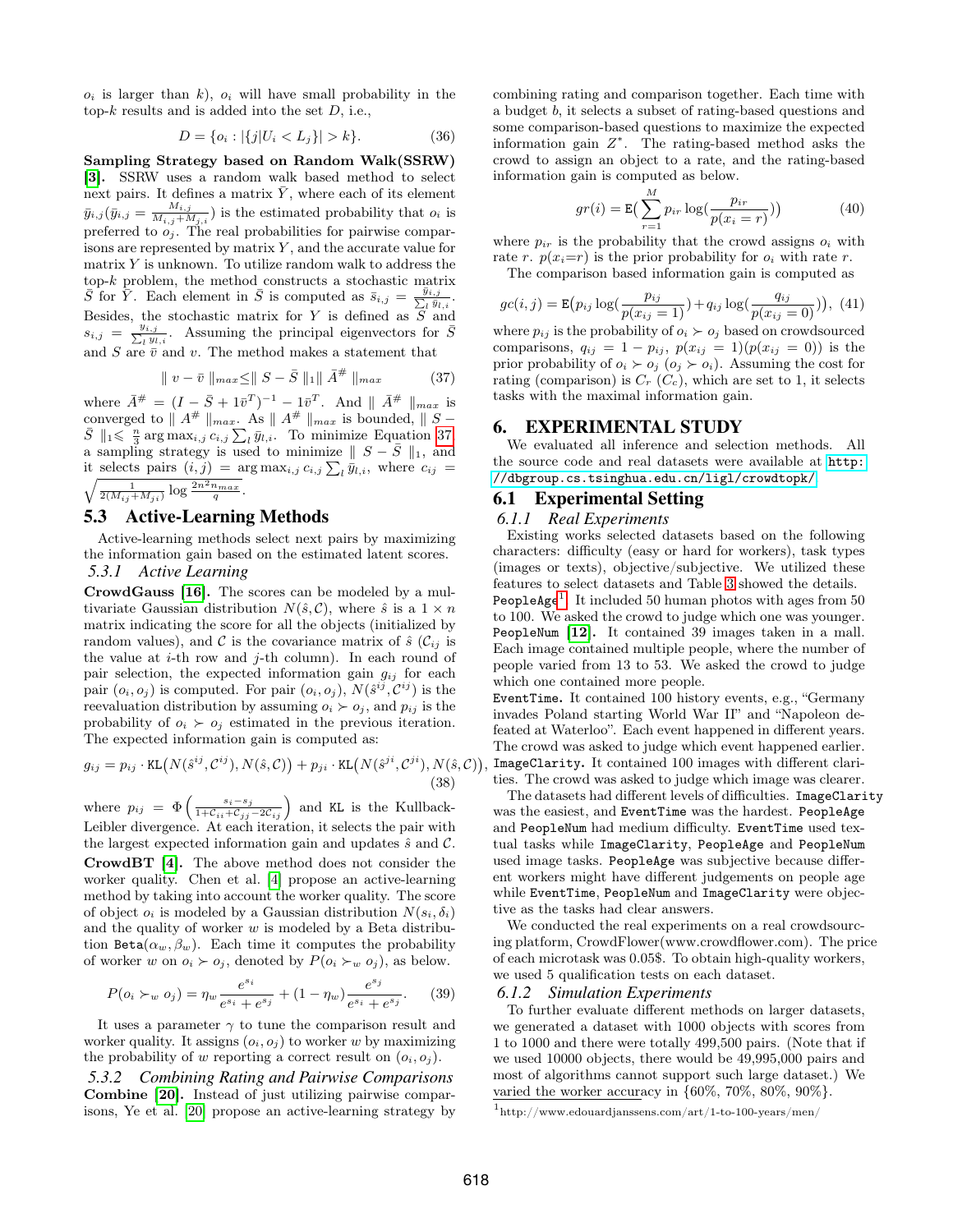

<span id="page-7-2"></span>

<span id="page-7-3"></span>Figure 4:  $ACC<sup>k</sup>$  on Simulation for Selected Inference Methods: Varying Selection Rate (1000 Objects,  $k = 10$ ).

<span id="page-7-0"></span>Table 3: Worker Accuracy on Real Datasets (c-Accuracy: Comparison; r-Accuracy: Rating).

| Datasets     | #Objects | $\#Pairs$ | c-Accuracy | $\#\text{Ratings}$ | r-Accuracy |
|--------------|----------|-----------|------------|--------------------|------------|
| PeopleAge    | 50       | 1225      | 85.2%      | 50                 | 100%       |
| PeopleNum    | 39       | 741       | 88.4%      | 39                 | 71.8%      |
| EventTime    | 100      | 4950      | 76.6%      | 100                | 89.4%      |
| ImageClarity | 100      | 4950      | 98.6%      | 100                | 97%        |

#### *6.1.3 Setting*

Microtasks. For comparison-based methods, we generated comparison tasks to compare each object pair. For hybrid methods that combined rating and comparison, we used two types of tasks: comparison and rating. The rating task asked the worker to select a category for each object. We used five categories for each dataset. For example, the five categories on the PeopleAge dataset were '50-60', '60-70', '70-80', '80- 90', and '90-100'. Each task was assigned to 3 workers. For comparison, we combined the comparison results of the 3 workers using majority vote and computed voted comparison accuracy, denoted by c-accuracy. For rating, we used the majority vote to combine the result and computed voted rating accuracy, denoted by r-accuracy.

Quality Metrics. We used two metrics to evaluate the quality. Let  $A^k$  and  $T^k$  respectively denote the top-k results by an algorithms and the real top- $k$  results. (1) Recall. It was computed by  $\frac{|A^k \cap T^k|}{k}$ . (2)  $ACC^k$ . It considered the orders of the returned results and was computed as

$$
ACC^k = \frac{\sum_{o_i, o_j \in T^k \cap A^k} \mathbb{I}(a_i < a_j \land t_i < t_j)}{k(k+1)/2} \tag{42}
$$

where  $t_i$  was the real ranking position for object  $o_i$  and  $a_i$ was the ranking position by the algorithm. I was a function, which returned 1 if the condition was true; 0 otherwise.

Setting. All algorithms were implemented by Python 2.7.6. The parameters were used the same as in the original paper as shown in Table [2.](#page-2-0) All experiments were conducted on a Macbook Pro with 2.3GHz Intel i7 CPU and 16GB RAM.

#### 6.2 Evaluation of Inference Methods

The number of crowdsourced pairs could affect the quality of inference methods. We varied the selection rate which was the ratio of the number of selected pairs to the total number of pairs, to compare the inference algorithms.

# *6.2.1 Simulation – Varying Selection Rate*

We first compared the inference methods by randomly selecting crowdsourced pairs, and then evaluated different

selection strategies in Section [6.3.](#page-9-0) Here we showed the results of selected representative methods from each category and the results of all the methods were in the full version<sup>[2](#page-7-1)</sup> . For the heuristic-based algorithms, we selected Local, URE, SSRW, and Iterative as they achieved higher performance. For the machine-learning methods, we selected CrowdBT which outperformed other methods. For hybrid methods, we selected Hybrid. We also compared with TwoStageHeap. Thus we showed the results of these seven algorithms. Fig-ure [3](#page-7-2) showed the recall and Figure [4](#page-7-3) showed  $ACC<sup>k</sup>$ .

We had the following observations. First, for low worker quality (e.g., the worker accuracy of 60%), all the algorithms had low recall. For example, in Figure [3\(](#page-7-2)a), the recall for most of the algorithms were smaller than 60%, because for low worker accuracy, there were many incorrect comparisons and it was hard to correct many errors.

Second, for high worker quality (e.g., the worker quality larger than 70%), the machine-learning methods outperformed most of the heuristic-based methods, as the machinelearning methods utilized the global comparison results to infer the top- $k$  answers while the heuristic-based approaches only used the local comparison results, e.g., in-degree and out-degree. If the comparison results on local pairs were incorrect, they would significantly affect the performance while the machine-learning methods tolerated local errors.

Third, among the heuristic-based methods, the iterative inference algorithms (e.g., Iterative, AdaptiveReduce) were better than the other heuristic inference algorithms(e.g., BordaCount, Copeland, Indegree, ELO), and even outperformed the machine-learning algorithms, because the iterative algorithms iteratively reduced objects that were unlikely in the top-k answers. In addition, Local was better than Borda-Count and Copeland, as Local utilized 2-hop neighbors while BordaCount and Copeland only utilized the direct neighbors.

Fourth, TwoStageHeap was worse than others when the worker accuracy was low, while it had a good performance when the accuracy was high. The main reason was that for low worker quality, it might miss some top- $k$  candidates in the first step due to the comparison errors from the crowd. URE had a better performance than BRE when the average worker accuracy was above 70%. URE was more robust than BRE as URE computed the number of losses for each object, rather than computing the relative difference of the number

<span id="page-7-1"></span> $^{2}$ http://dbgroup.cs.tsinghua.edu.cn/ligl/crowdtopk/topk.pdf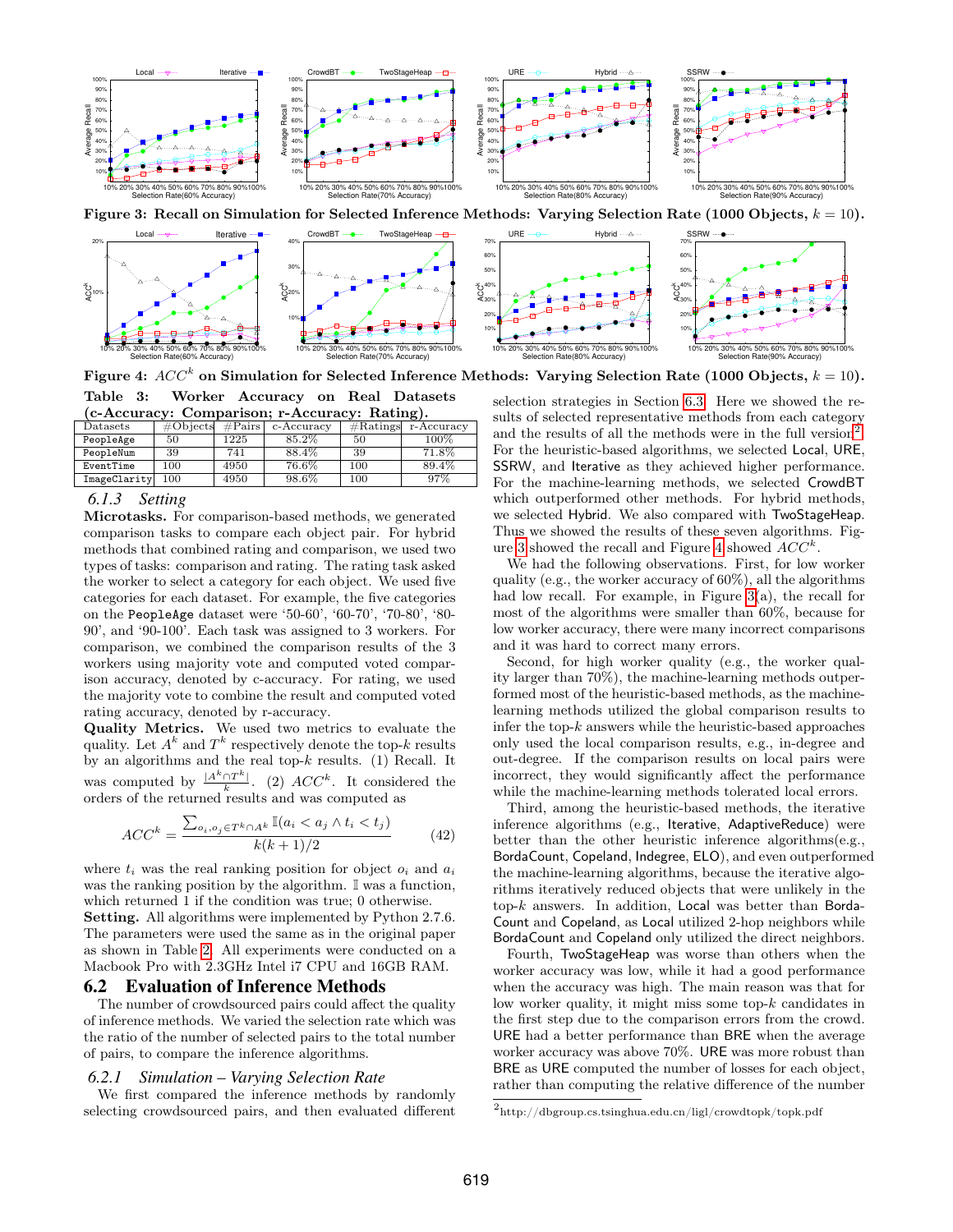<span id="page-8-0"></span>

<span id="page-8-1"></span>Figure 6:  $ACC^k$  on Real Datasets for Selected Inference Methods: Varying Selection Rate ( $k = 10$ ).

of wins and losses for each specific object. As the number of pairwise comparisons was not sufficient, the losses for each object could bring more information than the relative difference of the wins and losses. Among the three bound-based algorithms, SSCO and SSSE had poor performance as they utilized local information to update the score matrix. SSRW outperformed SSCO and SSSE, as SSRW utilized random walk to capture global comparison results.

Fifth, for the machine-learning methods, CrowdBT outperformed other methods. CrowdBT had better performance than CrowdGauss, because CrowdBT not only considered the worker quality, but also utilized the graph structure to facilitate the inference. HodgeRank and SSRW had lower recall, because the matrix decomposition had deviations and led to errors to compute latent scores.

Sixth, AdaptiveReduce had lower recall than other methods for small selection rates but achieved comparable and even higher recall for large selection rates. This was because for small selection rates, AdaptiveReduce cannot get high-quality informative set (which required to find a subset with voting account between  $\frac{n}{4}$  and  $\frac{3n}{4}$ , and there were no enough comparisons for small rates); for large selection rates, AdaptiveReduce identified a high-quality informative set based on lots of comparison results. PathRank had poor recall because it required that the graph was strongly connected and had no circles, which made it not robust.

Seventh, for the hybrid algorithms, Hybrid achieved higher performance for a low selection rate, because it greatly reduced the candidates with little cost and utilized global pairwise comparisons in the second stage to infer the top $k$  answers. Hybrid achieved a good performance for high worker accuracy, because its quality was greatly affected by the worker accuracy and if the worker accuracy was low, its first stage could not guarantee that all the top- $k$  objects were selected into the candidates. Combine was worse than Hybrid, as Combine did not consider worker accuracy. HybridMPR was worse than Hybrid because its estimated scores were worse than the scores learned by Hybrid.

Eighth, with the increase of the selection rates, the comparison algorithms achieved higher recall, as more crowdsourced pairs were used to infer the final answers. However for the hybrid method, the quality first increased and then decreased, because for a larger selection rate, it involved more candidates and the second phase had to consider more

pairs to infer the top- $k$  results. The results were also consistent with those in the original paper [\[12\]](#page-11-6).

Ninth,  $ACC^k$  was smaller than recall, as  $ACC^k$  considered the orders of returned results. The methods computing scores for each object were better than the adaptive-reduce methods (e.g., AdaptiveReduce, PathRank, TwoStageHeap), because the former used the score to infer an order for the objects while the latter could not get any order.

Tenth, with the increase of selection rates, the recall increased, but the improvement after 30% selection rates was not significant. In other words, 30% selection rates had similar recall with 100% selection rates. Thus if we had a monetary budget, we could select 30% pairs.

Although machine-learning methods had higher recall than some heuristic-based algorithms, the superiority was not significant and they were even worse than Iterative, as some heuristics also considered global information. The heuristics achieved as high recall as the machine-learning methods if they effectively utilized global comparison results.

#### *6.2.2 Real Experiments – Varying Selection Rate*

We compared different algorithms on real datasets by varying selection rates. Figures [5](#page-8-0) and [6](#page-8-1) illustrated the results for the selected algorithms. We had the following observations.

First, the observations on the simulation experiments were still true on the real datasets. On the EventTime dataset, CrowdBT, CrowdGauss, TrueSkill had similar performance, which outperformed other methods. Among all heuristicbased methods, URE and SSRW had the highest recall, as URE could tolerate more noise and SSRW could utilize global information based on random walk. Second, on the PeopleAge dataset, URE was slightly superior to the other methods, because if the noise mainly came from the dataset (as workers had diverse judgements on people's ages), the simple heuristics could have a competitive performance with the machinelearning methods. Third, on the ImageClarity dataset, the algorithms based on random walk and maximum likelihood estimation had much better recall than the heuristic-based methods. For AdaptiveReduce, when the selection rate was low, it got low recall; however with a high selection rate, its performance was significantly improved, because if more pairwise results were collected, AdaptiveReduce could utilize more comparison results to do effective pruning. Fourth, on the PeopleNum and ImageClarity datasets, as the workers' accuracy was high, all the algorithms could get higher recall.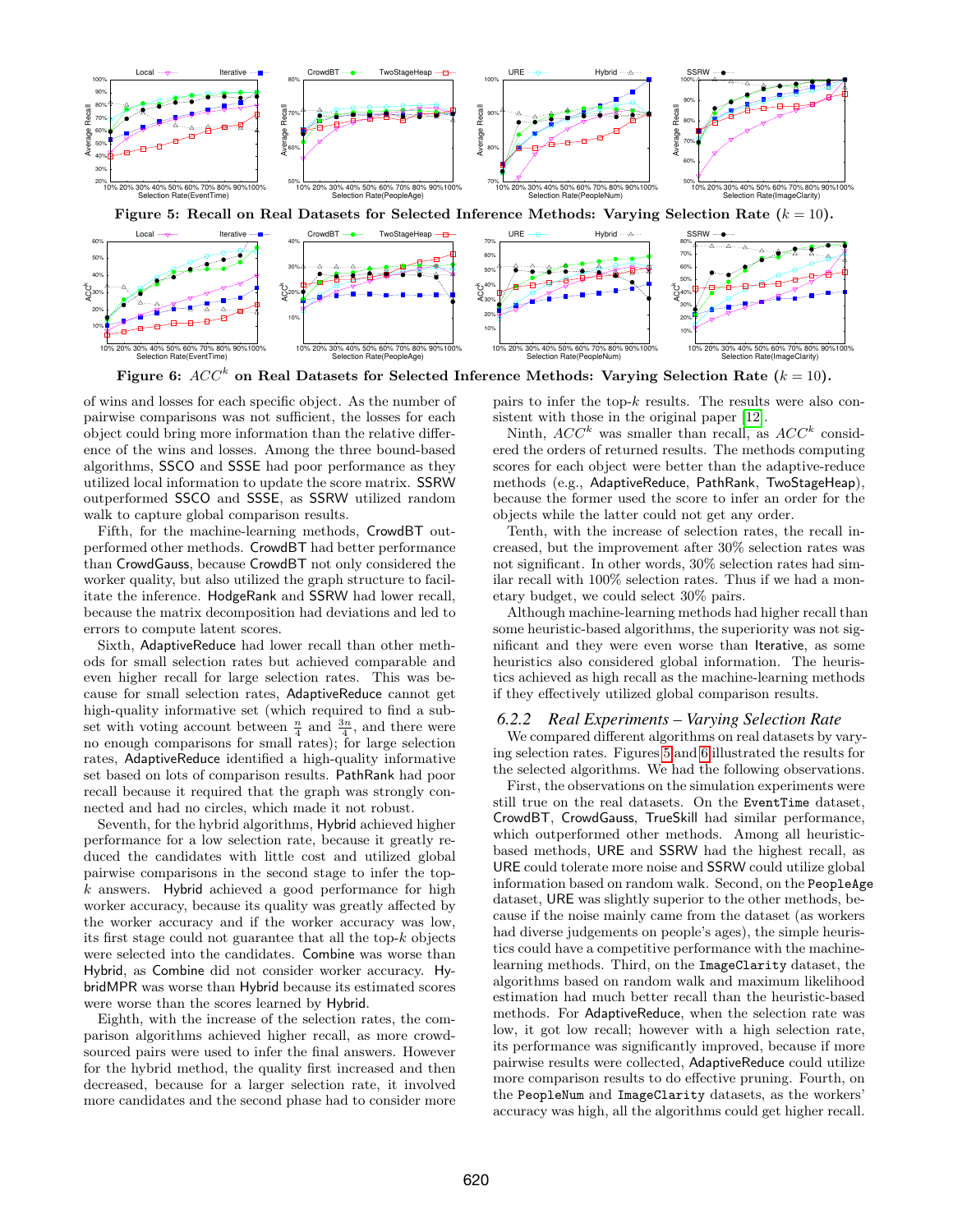

<span id="page-9-2"></span><span id="page-9-1"></span>Figure 8: Recall on Real Datasets for Selected Inference Methods: Varying Object No  $(k = 10)$ . CrowdBT

For example, on the ImageClarity dataset, the recall could reach 90%, even for small rates. Fifth, the hybrid method achieved higher quality for small selection rates, as it used rating to eliminate lowly ranked objects with little cost and utilized the pairwise comparisons to compare highly ranked objects. With the increase of the selection rate, more pairs would be selected into the second stage, and more noise were brought by these pairs. Sixth, for subjective tasks, e.g., PeopleAge, we found that the quality could not be improved even with a very high selection rate, because workers had diverse judgements on images with close ages. For objective tasks, the quality was consistently improved with the increase of selection rates.

#### *6.2.3 Real Datasets – Varying* k

We varied the number of reported results, k. Figure [7](#page-9-1) showed the results. We found that a large  $k$  had higher recall than a small  $k$ , as the crowd usually returned inaccurate results for hard comparison pairs (with close scores) and correct results for easy comparison pairs (with significantly different scores). The ratio of incorrect pairs to  $k$  decreased as  $k$  increased. Thus a small  $k$  was harder than a large  $k$ .

# *6.2.4 Real Datasets – Varying Object No*

We varied the number of objects. Figure [8](#page-9-2) showed the results. We found that with the increase of the object number, the recall of some algorithms decreased, because they had to consider more pairs and it become harder to get top- $k$ results from a larger dataset (than a smaller dataset). This was consistent with the case of decreasing  $k$ .

# *6.2.5 Efficiency And Scalability*

We evaluated the efficiency of different algorithms. We only reported the time used to infer the top- $k$  answers and the time spent by workers was not included. We generated 1000 objects as discussed in Section [6.1.2.](#page-6-4) Figure [9](#page-9-3) showed the results. First, the heuristics had higher efficiency and scalability than the machine-learning algorithms, because the latter involved huge computations of utilizing the global comparison results to infer latent scores. Second, the local inference heuristics had better efficiency and scalability than the global inference heuristics. Third, with the increase of selection rates, the time increased as they considered more pairs. The machine-learning methods slightly increased as they considered all pairs for every selection rate.



<span id="page-9-3"></span>*6.2.6 Takeaways: Inference Algorithm Suggestions* We had the following suggestions that can guide practi-

tioners to select appropriate inference algorithms. (1) If the user preferred high quality with small selection rates, the Hybrid method was recommended; If the user preferred a higher quality with larger selection rates, we recommended the machine-learning algorithms, e.g., CrowdBT. (2) If the user preferred high quality with high efficiency, we recommended iterative inference heuristics, e.g., Iterative. (3) If efficiency was crucial, we recommended TwoStageHeap. (4) We recommended 30% selection rate.

# <span id="page-9-0"></span>6.3 Evaluation on Selection Methods

#### *6.3.1 Real Datasets – Varying Selection Rate*

We first varied the selection rates. For each selection rate, we utilized different methods to select pairs and adopted different inference algorithms to infer the top- $k$  answers based on comparison results on these selected pairs. Figures [10-](#page-10-0) [13](#page-10-1) showed the results for using CrowdBT and Iterative as inference methods. We had the following observations.

First, the active-learning methods had higher quality than random selection on all the datasets, because they judiciously selected the pairs with high possibility in the top- $k$ results, which were better than the randomly chosen ones. Second, the four heuristics were even worse than the random method, as these four methods were specifically devised to select the top-1 object and cannot effectively find the topk objects. Even for large selection rates, they still could not achieve high quality, as they selected many duplicated pairs. Third, SSCO, SSSE and SSRW were slightly better than Random, because they could use the estimated scores to remove some unnecessary pairs but they could not estimate an accurate bound with limited number of comparisons. Fourth, Combine achieved high quality as it utilized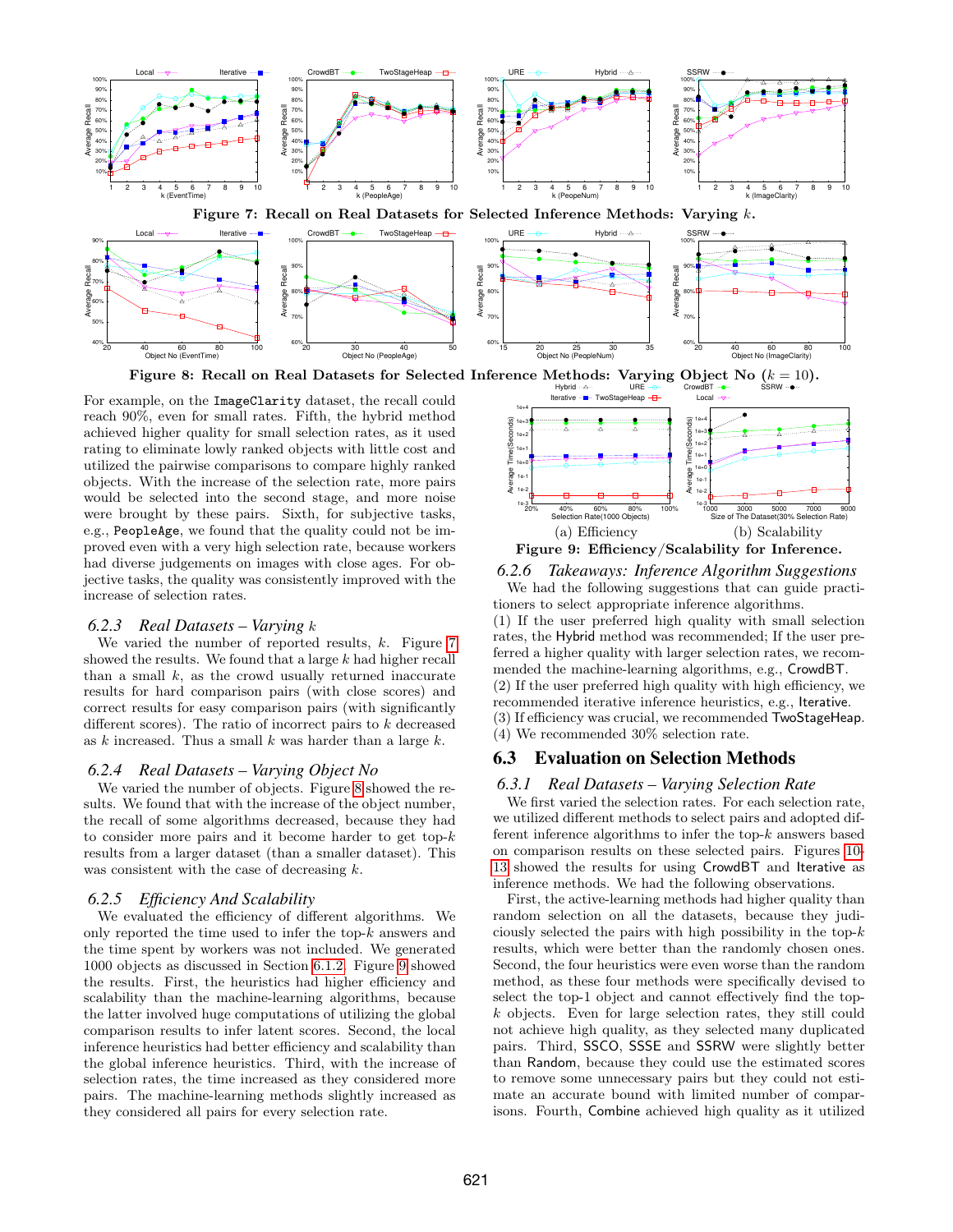<span id="page-10-0"></span>

<span id="page-10-1"></span>

the rating tasks to select high-quality rating or comparison tasks. Fifth, the recall of the selection methods became stable when the selection rates were larger than 30% on all the datasets, because the selection strategy was not important for large selection rates as they could utilize more pairs. Sixth, on the PeopleNum and ImageClarity datasets, the recall of all the methods were high even with a low selection rate due to the high worker accuracy on these datasets.

#### *6.3.2 Real Datasets – Varying* k

We varied the number of reported results, k. We used CrowdBT as the inference method. Figure [14](#page-11-20) showed the results. With a larger  $k$ , the average recall was higher, because a large k made the problem easy as the comparisons on many distinctively different objects were easier than the comparisons on few similar objects. In addition, the active-learning methods and bound-based methods still outperformed Random, which was better than the heuristics.

#### *6.3.3 Real Datasets – Varying Object No*

We varied the number of objects and still used CrowdBT as the inference method. The selection rate was 30%. Figure [15](#page-11-21) showed the results. With the increase of the object number, the average recall was slightly decreased, because more objects were involved, which made the problem harder. This was also similar to the case of increasing  $k$ .

# *6.3.4 Efficiency and Scalability*

We evaluated the efficiency and scalability of the selection algorithms. In each iteration, we selected 10 pairs. Figure [16](#page-11-22) showed the results. The four heuristics had much higher efficiency and scalability than other methods, as the heuristics only sorted the objects based on their scores and returned the pairs with the highest scores. The activelearning algorithms had the worst efficiency and scalability, because they had to evaluate all the unselected pairs. Specifically, CrowdGauss involved huge matrix computation in each iteration. CrowdBT enumerated all possible combinations of tasks and workers. Combine did not consider workers and identified the tasks with the largest information gain. Among the three bound-based methods, SSCO and SSSE had higher efficiency as they only found the rows with high bounds, while SSRW took longer time than SSCO and SSSE because SSRW evaluated all the unselected pairs.

#### *6.3.5 Takeaways: Selection Algorithm Suggestions*

We had the following suggestions that can guide practitioners to select appropriate selection algorithms. (1) If the user preferred high quality, the active-learning method CrowdBT was recommended. (2) If the user preferred high efficiency, we recommended SSCO/SSSE. (3) For large selection rates (>30%), the random method was acceptable.